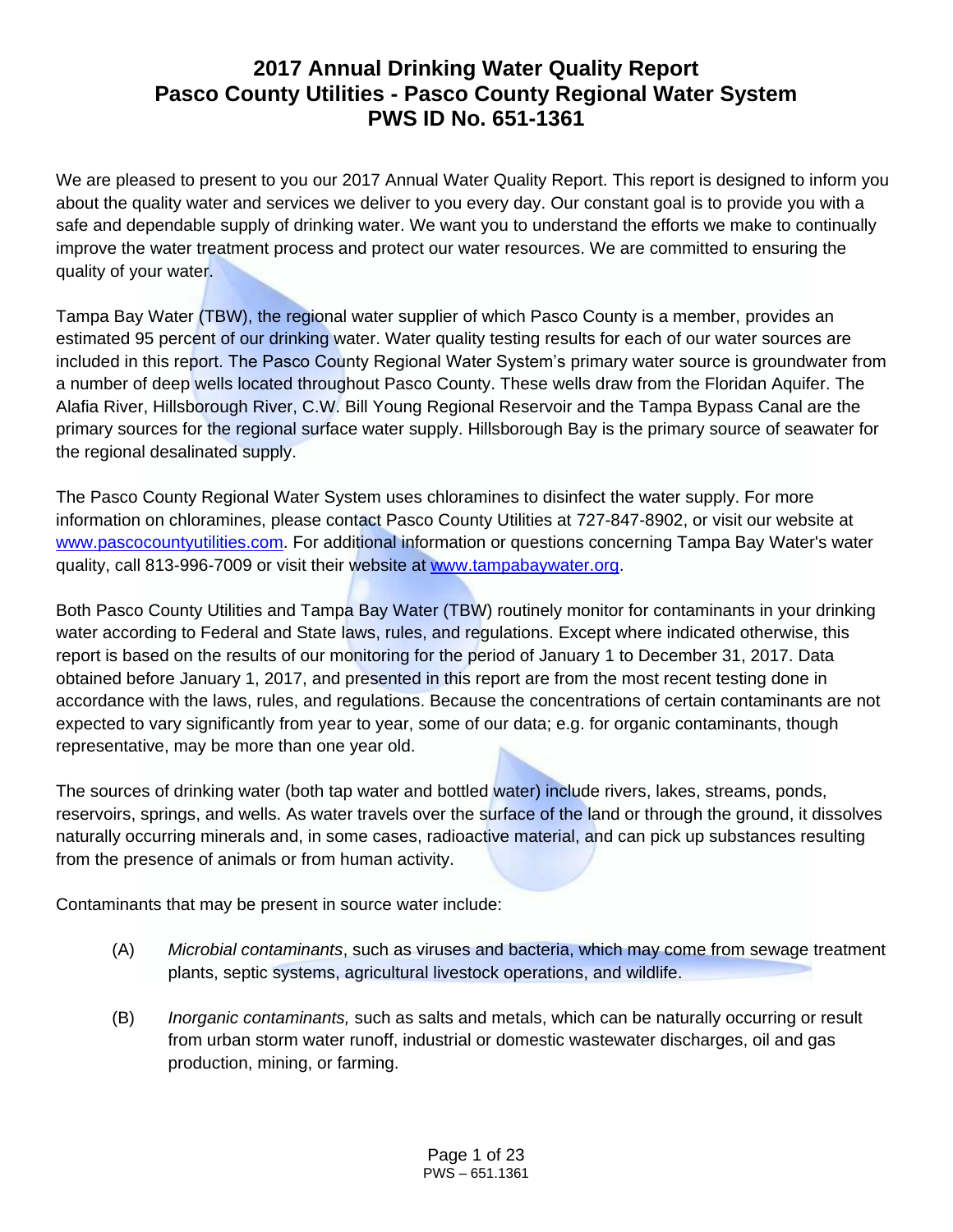- (C) *Pesticides and herbicides,* which may come from a variety of sources such as agriculture, urban storm water runoff, and residential uses.
- (D) *Organic chemical contaminants,* including synthetic and volatile organic chemicals, which are by-products of industrial processes and petroleum production, and can also come from gas stations, urban storm water runoff, and septic systems.
- (E) *Radioactive contaminants,* which can be naturally occurring or be the result of oil and gas production and mining activities.

In 2017, the Department of Environmental Protection performed a Source Water Assessment on our system and a search of the data sources identified four potential sources of contamination near our wells with moderate susceptibility. In 2017, the Department of Environmental Protection also performed Source Water Assessments for Tampa Bay Water Facilities. A search of the data sources indicated no potential sources of contamination near the groundwater wells operated by Tampa Bay Water. The Tampa Bay Water surface water system is considered to be at high risk because of the number of potential sources of contamination present in the assessment area. All assessment results are available on the FDEP Source Water Assessment and Protection Program website at:

[https://fldep.dep.state.fl.us/swapp/DisplayPWS.asp?pws\\_id=6511361&odate=01-OCT-17.](https://fldep.dep.state.fl.us/swapp/DisplayPWS.asp?pws_id=6511361&odate=01-OCT-17)

To ensure that tap water is safe to drink, the EPA prescribes regulations which limit the amount of certain contaminants in water provided by public water systems. The Food and Drug Administration (FDA) regulations establish limits for contaminants in bottled water which must provide the same protection for public health.

Some people may be more vulnerable to contaminants in drinking water than the general population. Immunocompromised persons such as persons with cancer undergoing chemotherapy, persons who have undergone organ transplants, people with HIV/AIDS or other immune system disorders, some elderly, and infants can be particularly at risk from infections. These people should seek advice about drinking water from their health care providers. EPA/CDC guidelines on appropriate means to lessen the risk of infection by *Cryptosporidium* and other microbiological contaminants are available from the Safe Drinking Water Hotline 800-426-4791.

Drinking water, including bottled water, may reasonably be expected to contain at least small amounts of some contaminants. The presence of contaminants does not necessarily indicate that the water poses a health risk. More information about contaminants and potential health effects can be obtained by calling the EPA's Safe Drinking Water Hotline 800-426-4791.

## **TERMS AND ABBREVIATIONS**

In the following table you will find terms and abbreviations you might not be familiar with. To help you better understand these terms we have provided the following definitions:

*Action Level (AL): The concentration of a contaminant which, if exceeded, triggers treatment or other requirements that a water system must follow.*

*Locational Running Annual Average (LRAA): The average of sample analytical results for samples taken at a particular monitoring location during the previous four calendar quarters.*

*Maximum Contaminant Level Goal (MCLG): The level of a contaminant in drinking water below which there is no known or expected risk to health. MCLGs allow for a margin of safety.*

> Page 2 of 23 PWS – 651.1361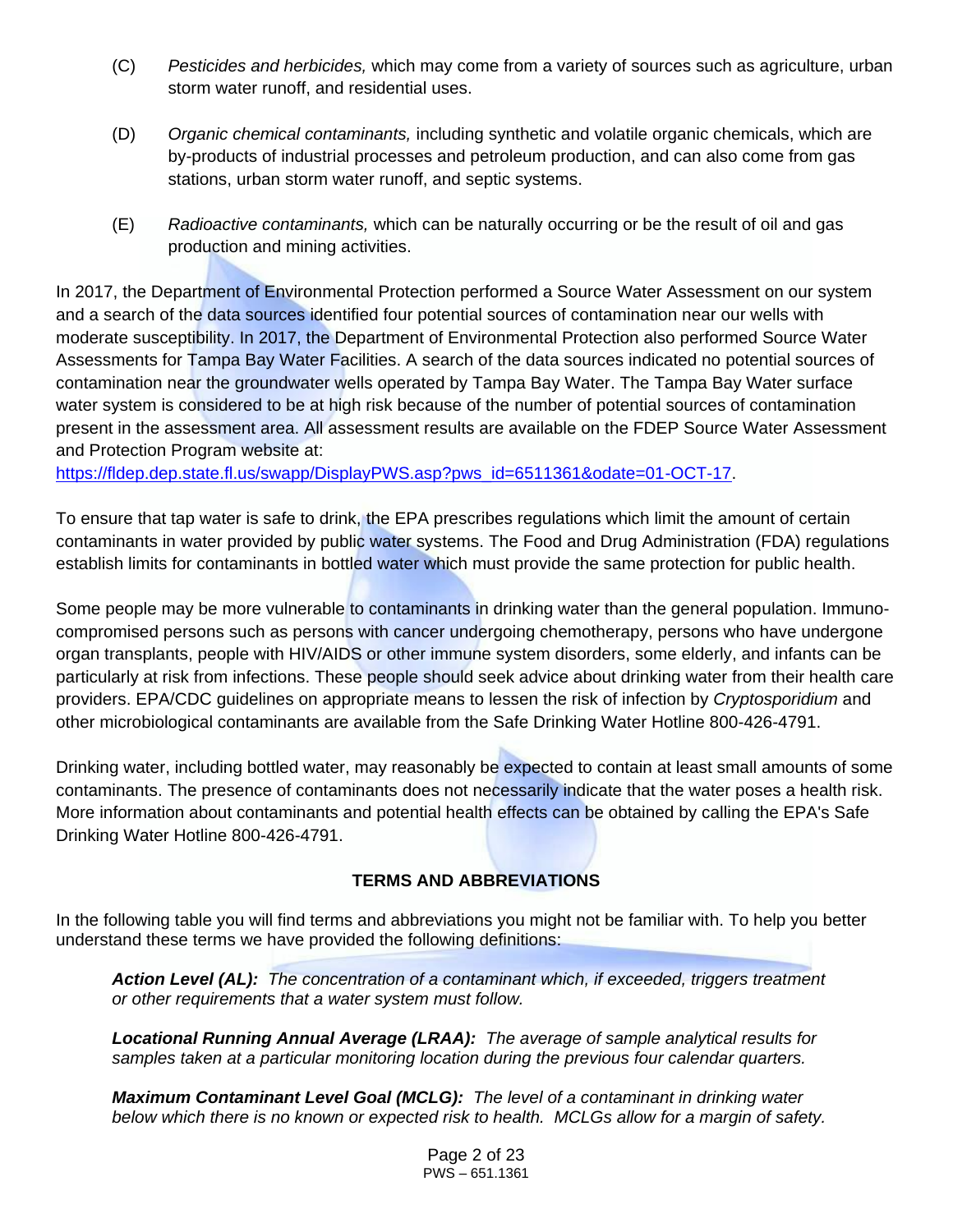*Maximum Contaminant Level (MCL): The highest level of a contaminant that is allowed in drinking water. MCLs are set as close to the MCLGs as feasible using the best available treatment technology.*

*Maximum Residual Disinfectant Level Goal (MRDLG): The level of a drinking water disinfectant below which there is no known or expected risk to health. MRDLGs do not reflect the benefits of the use of disinfectants to control microbial contaminants.*

*Maximum Residual Disinfectant Level (MRDL): The highest level of a disinfectant allowed in drinking water. There is convincing evidence that addition of a disinfectant is necessary for control of microbial contaminants.*

*Parts per million (ppm) or milligrams per liter (mg/l): One part by weight of analyte to one million parts by weight of the water sample.*

*Parts per billion (ppb) or micrograms per liter (µg/l): One part by weight of analyte to one billion parts by weight of the water sample. Picocurie per liter (pCi/l): Measure of the radioactivity in water.*

*ND: Means "not detected" and indicates that the substance was not found by laboratory analysis.*

*N/A: Not applicable.*

*Treatment Technique or TT: A required process intended to reduce the level of a contaminant in drinking water.*

*Turbidity: A measure of the cloudiness of the water. We monitor it because it is a good indicator of the effectiveness of our filtration system. High turbidity can hinder the effectiveness of disinfectants.*

## **Key**

 $AI = Action I evel$ MCL = Maximum Contaminant Level MCLG = Maximum Contaminant Level Goal pCi/l = picocuries per liter (a measure of radioactivity) ppm = parts per million, or milligrams per liter (mg/l) ppb = parts per billion, or micrograms per liter (μg/l)

**Note: The State allows us to monitor for some contaminants less than once per year because the concentrations of these contaminants do not change frequently. Therefore, some of our data, though representative, may be more than one year old. Results in the 'Level Detected' column for radioactive contaminants and inorganic contaminants are either the highest average at any of the sampling points or the highest detected level at any sampling point, depending on the sampling frequency. 'Range of Results' indicates the lowest and highest concentrations detected for each contaminant. If only one sample was taken, 'Range of Results' = N/A.**

## **PASCO COUNTY REGIONAL TEST RESULTS TABLES**

|                                                                                                                                                                                                                                                                              | <b>Water Quality Testing Results: Radioactive Contaminants</b> |   |     |            |  |    |                             |  |  |  |  |  |
|------------------------------------------------------------------------------------------------------------------------------------------------------------------------------------------------------------------------------------------------------------------------------|----------------------------------------------------------------|---|-----|------------|--|----|-----------------------------|--|--|--|--|--|
| <b>MCL</b><br><b>Contaminant</b><br>Dates of<br>and Unit of<br><b>Sampling</b><br><b>Violation</b><br>Range of<br>∟evel<br><b>MCL</b><br>Y/N<br><b>Results</b><br><b>MCLG</b><br><b>Likely Source of Contamination</b><br>(mo./vr.)<br><b>Detected</b><br><b>Measurement</b> |                                                                |   |     |            |  |    |                             |  |  |  |  |  |
| Alpha emitters<br>(pCi/L)                                                                                                                                                                                                                                                    | 2.4/2014                                                       | N | 6.2 | $ND - 6.2$ |  | 15 | Erosion of natural deposits |  |  |  |  |  |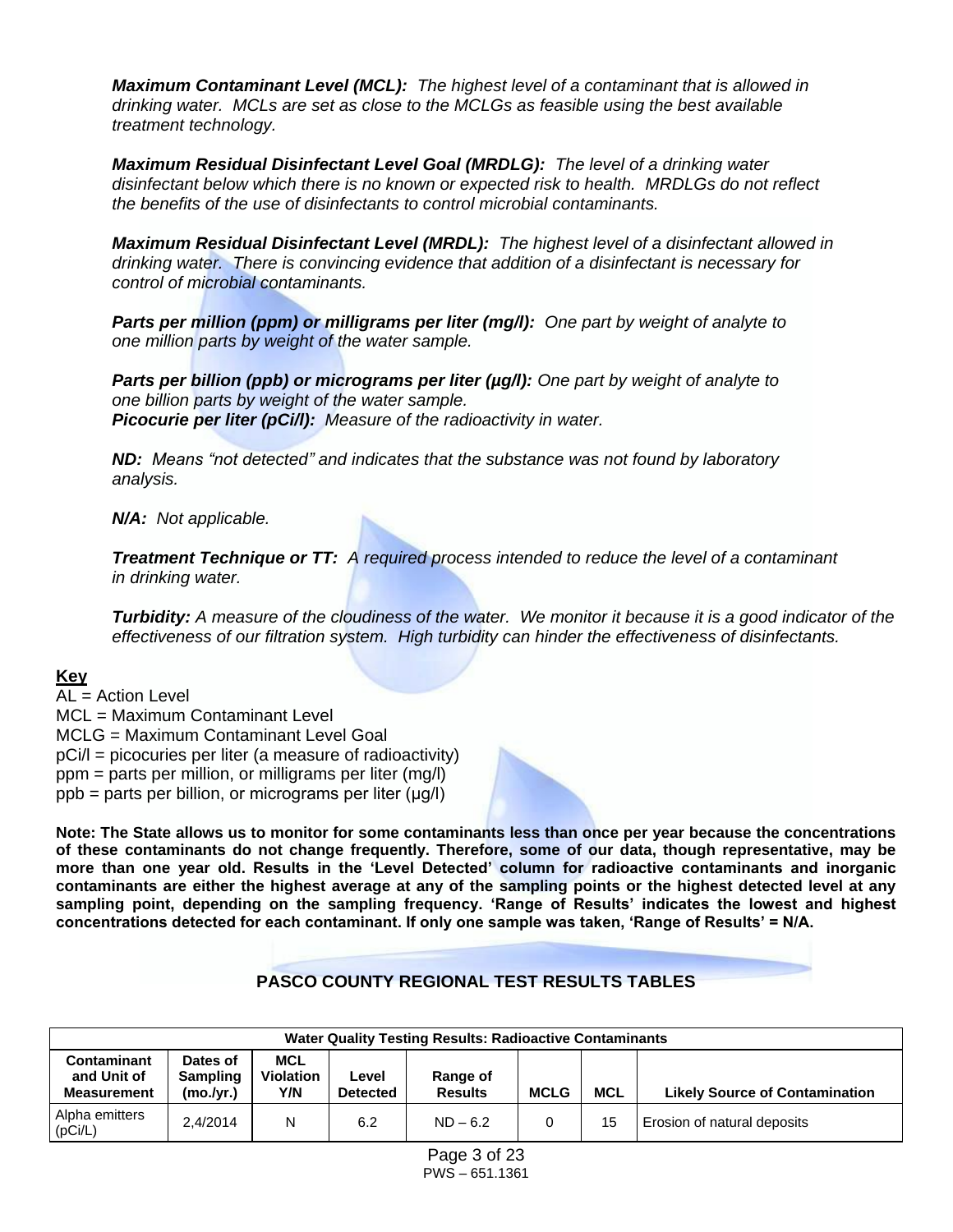|                                                         | <b>Water Quality Testing Results: Radioactive Contaminants</b> |                                       |                          |                            |             |            |                                       |  |  |  |  |  |
|---------------------------------------------------------|----------------------------------------------------------------|---------------------------------------|--------------------------|----------------------------|-------------|------------|---------------------------------------|--|--|--|--|--|
| <b>Contaminant</b><br>and Unit of<br><b>Measurement</b> | Dates of<br><b>Sampling</b><br>(mo./vr.)                       | <b>MCL</b><br><b>Violation</b><br>Y/N | Level<br><b>Detected</b> | Range of<br><b>Results</b> | <b>MCLG</b> | <b>MCL</b> | <b>Likely Source of Contamination</b> |  |  |  |  |  |
| Radium 226+228<br>or Combined<br>radium (pCi/L)         | 02/2014                                                        | N                                     | 2.4                      | $0.9 - 2.4$                | 0           |            | Erosion of natural deposits           |  |  |  |  |  |

|                                                  | <b>Water Quality Testing Results: Inorganic Contaminants</b> |                                       |                          |                            |             |                |                                                                                                                                                                         |  |  |  |  |  |
|--------------------------------------------------|--------------------------------------------------------------|---------------------------------------|--------------------------|----------------------------|-------------|----------------|-------------------------------------------------------------------------------------------------------------------------------------------------------------------------|--|--|--|--|--|
| Contaminant<br>and Unit of<br><b>Measurement</b> | Dates of<br><b>Sampling</b><br>(mo. /yr.)                    | <b>MCL</b><br><b>Violation</b><br>Y/N | Level<br><b>Detected</b> | Range of<br><b>Results</b> | <b>MCLG</b> | <b>MCL</b>     | <b>Likely Source of Contamination</b>                                                                                                                                   |  |  |  |  |  |
| Arsenic (ppb)                                    | 2/2014                                                       | N                                     | 1.2                      | $ND - 1.2$                 | $\Omega$    | 10             | Erosion of natural deposits; runoff from<br>orchards; runoff from glass and electronics<br>production wastes                                                            |  |  |  |  |  |
| Barium (ppm)                                     | 3/2017                                                       | $\mathsf{N}$                          | 0.0055                   | $.0055 - 0.013$            | 2           | $\overline{2}$ | Discharge of drilling wastes, discharge<br>from metal refineries, erosion of natural<br>deposits                                                                        |  |  |  |  |  |
| Cyanide (ppb)                                    | 3/2017                                                       | $\overline{N}$                        | 26.0                     | $ND - 26.0$                | 200         | 200            | Discharge from steel/metal factories;<br>discharge from plastic and fertilizer<br>factories                                                                             |  |  |  |  |  |
| Fluoride (ppm)                                   | 3/2017                                                       | N                                     | 0.29                     | $0.14 - 0.29$              | 4           | 4.0            | Erosion of natural deposits; discharge from<br>fertilizer and aluminum factories. Water<br>additive which promotes strong teeth when<br>at the optimum level of 0.7 ppm |  |  |  |  |  |
| Nitrate (ppm)<br>(as Nitrogen)                   | 1/2017                                                       | N                                     | 1.33                     | $ND - 1.33$                | 10          | 10             | Runoff from fertilizer use, leaching from<br>septic tanks, sewage, erosion of natural<br>deposits                                                                       |  |  |  |  |  |
| Nitrite (ppm)                                    | 1/2017                                                       | N                                     | 0.12                     | $ND - 0.12$                | 1           | 1              | Runoff from fertilizer use, leaching from<br>septic tanks, sewage, erosion of natural<br>deposits                                                                       |  |  |  |  |  |
| Selenium (ppb)                                   | 2/2014                                                       | N                                     | 0.5                      | $ND - 0.5$                 | 50          | 50             | Discharge from petroleum and metal<br>refineries; erosion of natural deposits;<br>discharge from mines                                                                  |  |  |  |  |  |
| Sodium (ppm)                                     | 3/2017                                                       | N                                     | 34.6                     | $6.9 - 34.6$               | N/A         | 160            | Saltwater intrusion; leaching from soil                                                                                                                                 |  |  |  |  |  |

|                                                         | Water Quality Testing Results: Lead and Copper [Tap Water] |                                |                                                 |                                                                      |             |                                             |                                                                                                                    |  |  |  |  |  |
|---------------------------------------------------------|------------------------------------------------------------|--------------------------------|-------------------------------------------------|----------------------------------------------------------------------|-------------|---------------------------------------------|--------------------------------------------------------------------------------------------------------------------|--|--|--|--|--|
| <b>Contaminant and</b><br>Unit of<br><b>Measurement</b> | Dates of<br><b>Sampling</b><br>(mo./yr.)                   | AL<br><b>Exceeded</b><br>(Y/N) | 90 <sup>th</sup><br><b>Percentile</b><br>Result | No. of<br><b>Sampling Sites</b><br><b>Exceeding the</b><br><b>AL</b> | <b>MCLG</b> | AL<br>90 <sup>th</sup><br><b>Percentile</b> | <b>Likely Source of</b><br>Contamination                                                                           |  |  |  |  |  |
| Copper [tap water]<br>(ppm)                             | 7/2017                                                     | N                              | 0.78                                            |                                                                      | 1.3         | 1.3                                         | Corrosion of household<br>plumbing systems;<br>erosion of natural<br>deposits; leaching from<br>wood preservatives |  |  |  |  |  |
| Lead [tap water]<br>(ppb)                               | 7/2017                                                     | N                              | 2.3                                             |                                                                      | $\Omega$    | 15                                          | Corrosion of household<br>plumbing systems;<br>erosion of natural<br>deposits                                      |  |  |  |  |  |

If present, elevated levels of lead can cause serious health problems, especially for pregnant women, and young children. Lead in drinking water is primarily from materials and components associated with service lines and home plumbing. Pasco County Utilities is responsible for providing high quality drinking water, but cannot control the variety of materials used in plumbing components. When your water has been sitting for several hours, you can minimize the potential for lead exposure by flushing your tap for 30 seconds to 2 minutes before using water for drinking or cooking. If you are concerned about lead in your water, you may wish to

> Page 4 of 23 PWS – 651.1361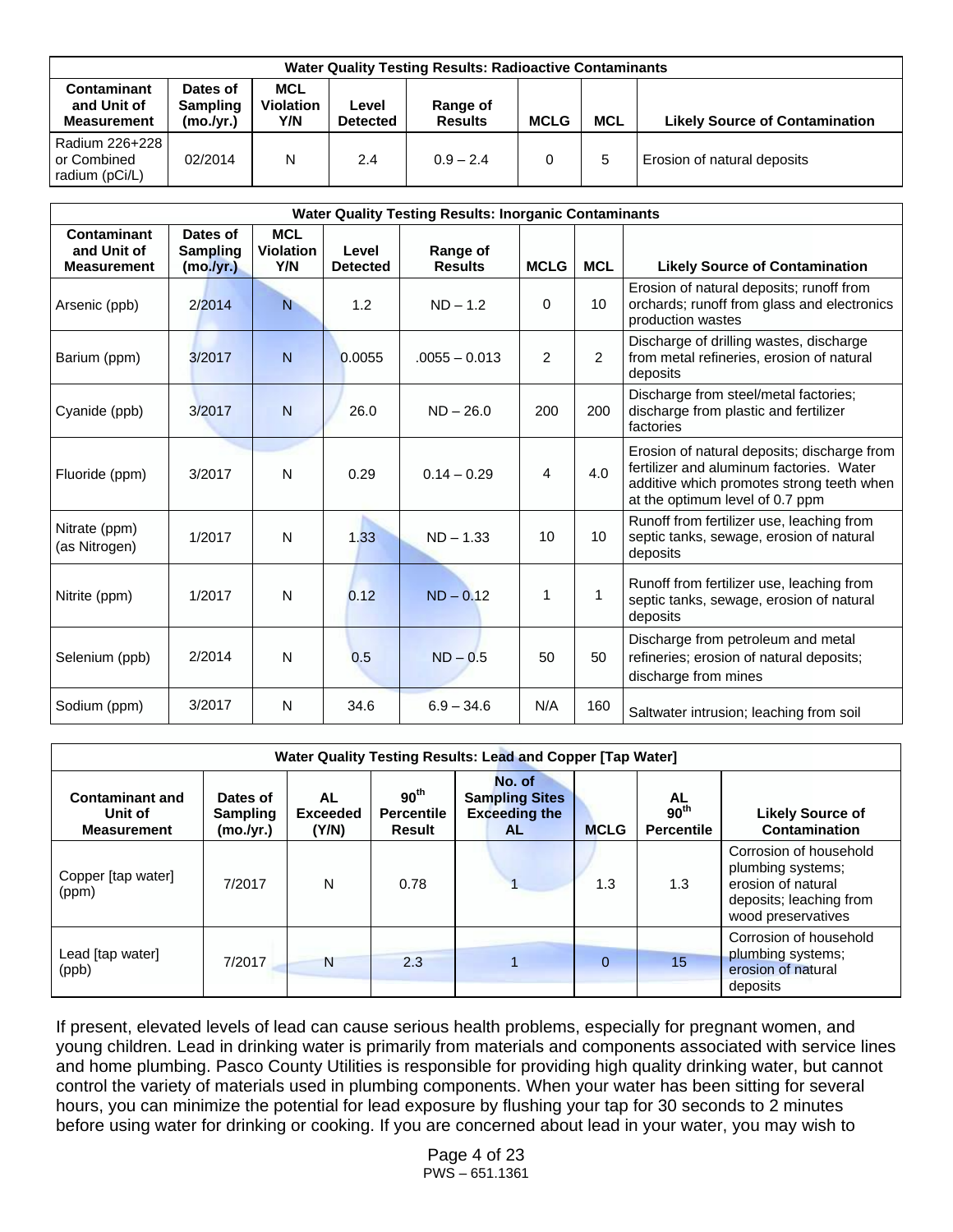have your water tested. Information on lead in drinking water, testing methods, and steps you can take to minimize exposure is available from the Safe Drinking Water Hotline at 800-426-4791 or at [http://www.epa.gov/safewater/lead.](http://www.epa.gov/safewater/lead)

| Water Quality Testing Results: Disinfectants & Disinfection By-Products (D/DBP)                                                                                                                                                                                                                                  |                                                                                                                                                                                                                      |  |  |  |  |  |  |  |  |                                                                                                                                                                                                                                                                            |  |  |  |
|------------------------------------------------------------------------------------------------------------------------------------------------------------------------------------------------------------------------------------------------------------------------------------------------------------------|----------------------------------------------------------------------------------------------------------------------------------------------------------------------------------------------------------------------|--|--|--|--|--|--|--|--|----------------------------------------------------------------------------------------------------------------------------------------------------------------------------------------------------------------------------------------------------------------------------|--|--|--|
| For the following disinfectant residuals, the level detected is the highest running annual average (RAA), computed quarterly, of<br>monthly averages of all samples collected. The range of results is the range of results (lowest to highest) of all the individual samples<br>collected during the past year. |                                                                                                                                                                                                                      |  |  |  |  |  |  |  |  |                                                                                                                                                                                                                                                                            |  |  |  |
| <b>MCL</b><br>Dates of<br><b>Contaminant and</b><br>Range of<br><b>Likely Source of</b><br>Level<br><b>MRDLG</b><br><b>Violation</b><br><b>MRDL</b><br>Unit of<br><b>Sampling</b><br><b>Results</b><br><b>Contamination</b><br><b>Detected</b><br>Y/N<br>(mo./yr.)<br><b>Measurement</b>                         |                                                                                                                                                                                                                      |  |  |  |  |  |  |  |  |                                                                                                                                                                                                                                                                            |  |  |  |
| Jan - Dec.<br>Water additive used to<br>Chloramines<br>N<br>2.74<br>$1.0 - 4.0$<br>4<br>4.0<br>2017<br>control microbes<br>(ppm)                                                                                                                                                                                 |                                                                                                                                                                                                                      |  |  |  |  |  |  |  |  |                                                                                                                                                                                                                                                                            |  |  |  |
| range of individual sample results (lowest to highest) for all monitoring locations.                                                                                                                                                                                                                             |                                                                                                                                                                                                                      |  |  |  |  |  |  |  |  | For the following disinfectant residuals and disinfection by-products monitored under Stage 2 D/DBP regulations, the level detected is<br>the highest Locational Running Annual Average (LRAA), computed quarterly, for any single sampling point. Range of Results is the |  |  |  |
| <b>Contaminant and</b><br>Unit of<br><b>Measurement</b>                                                                                                                                                                                                                                                          | <b>MCL</b><br>Dates of<br>Range of<br><b>Likely Source of</b><br>Level<br><b>MCLG</b><br><b>MCL</b><br><b>Sampling</b><br><b>Violation</b><br>Contamination<br><b>Results</b><br><b>Detected</b><br>Y/N<br>(mo./yr.) |  |  |  |  |  |  |  |  |                                                                                                                                                                                                                                                                            |  |  |  |
| Haloacetic Acids<br>By-product of drinking water<br>N/A<br>3,4,5,8,9,11/2017<br>N<br>13.55<br>$0.37 - 36.8$<br>60<br>disinfection<br>$(ppb)$ (five) $(HAA5)$                                                                                                                                                     |                                                                                                                                                                                                                      |  |  |  |  |  |  |  |  |                                                                                                                                                                                                                                                                            |  |  |  |
| TTHM (ppb) [Total]<br>Trihalomethanes]                                                                                                                                                                                                                                                                           | By-product of drinking water<br>N<br>N/A<br>80<br>27.81<br>$1.70 - 97.0$<br>3,4,5,8,9,11/2017<br>disinfection                                                                                                        |  |  |  |  |  |  |  |  |                                                                                                                                                                                                                                                                            |  |  |  |

We encourage public participation in our community's decision affecting drinking water. Regular Pasco County Board of County Commissioners (BOCC) meetings are held every other week at 10 a.m. The meetings are held at one of the following locations:

West Pasco Government Center **Historic Pasco County Courthouse** Board Room Board Room 8731 Citizens Drive **37918 Meridian Avenue** New Port Richey, FL 34654 Dade City, FL 33525

Please call the West Pasco Government Center at 727-847-2411 for the date, time, and location of the BOCC meetings, or visit our website at [www.pascocountyfl.net.](http://www.pascocountyfl.net/)

Pasco County Utilities would like you to understand the efforts we make to continually improve the water treatment process and protect our water resources. We are committed to ensuring the quality of your water. If you have any questions or concerns about the information provided, please call any of the numbers provided, or the Pasco County Utilities Laboratory Manager at 727-847-8902.

Tampa Bay Water's Board of Directors meetings occur on the third Monday of every other month, at 9:30 a.m. at 2575 Enterprise Road, Clearwater, FL 33763-1102. The public is welcome. For more information about Tampa Bay Water, visit [www.tampabaywater.org.](http://www.tampabaywater.org/)

**Note:** The Pasco County Regional Water System is a member of the regional water supplier known as Tampa Bay Water (TBW). The Pasco County Regional Water System receives an estimated 95 percent of our drinking water from TBW-operated treatment plants. These plants supply a dynamic blend of groundwater, surface water, and desalinated water, depending on availability of supply. Water quality testing results for each of the individual TBW treatment plants are included in the following pages.

For more information or questions concerning Tampa Bay Water's water quality, call 813-996-7009 or visit [http://tampabaywater.org/drinking-water-quality.aspx.](http://tampabaywater.org/drinking-water-quality.aspx)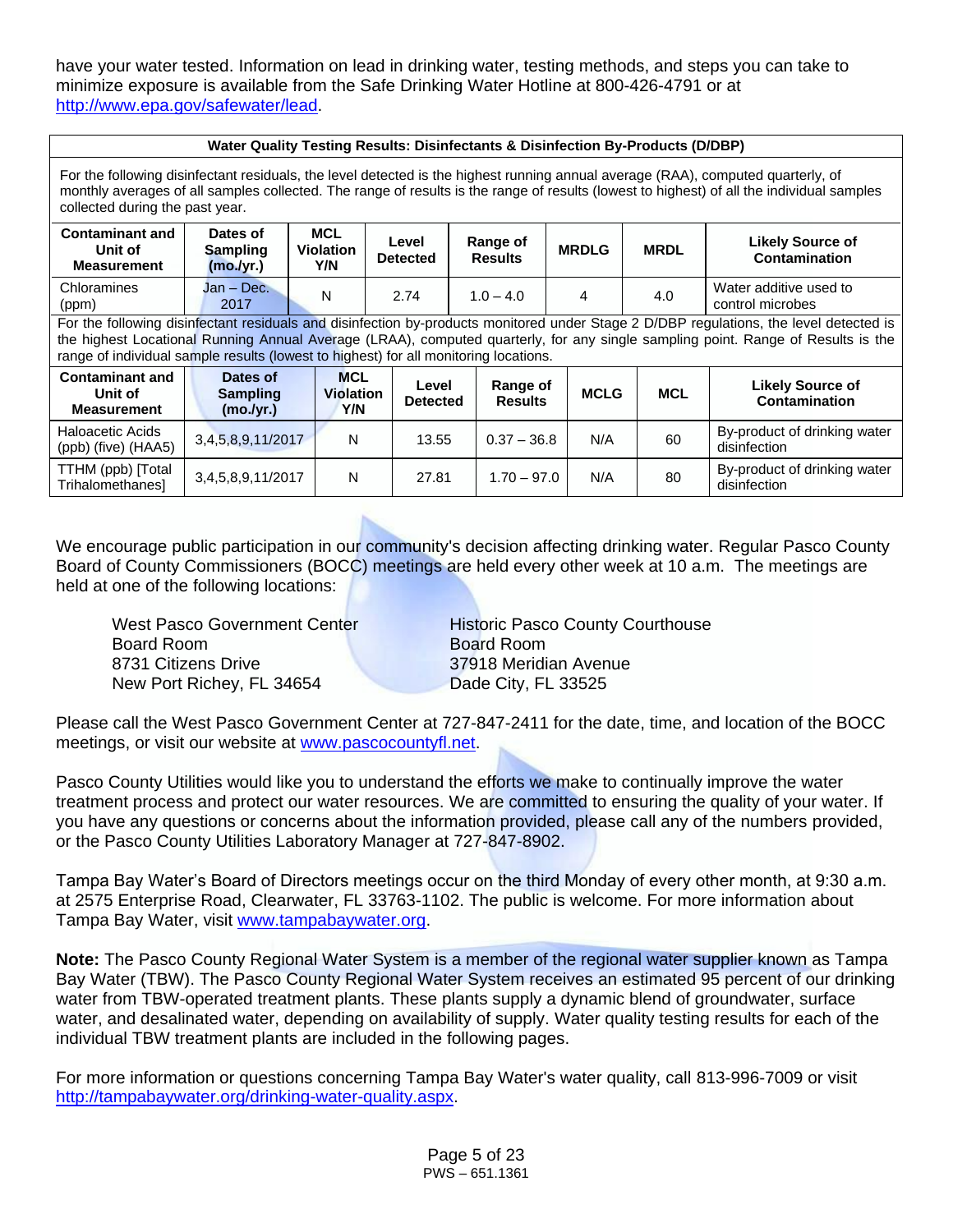#### **TAMPA BAY WATER TEST RESULTS TABLES**

#### **TAMPA BAY WATER – DESALINATION WATER TREATMENT PLANT FACILITY (DESALWTPEFF)**

| <b>Water Quality Testing Results: Disinfectant/Disinfection By-Products (D/DBP)</b>                                                                                                                       |                                                                                                                                                                                                                 |  |  |  |  |  |  |  |  |  |  |
|-----------------------------------------------------------------------------------------------------------------------------------------------------------------------------------------------------------|-----------------------------------------------------------------------------------------------------------------------------------------------------------------------------------------------------------------|--|--|--|--|--|--|--|--|--|--|
| Stage 1 disinfection/disinfection byproduct parameters: for bromate, the level detected is the highest running annual average (RAA),<br>computed quarterly, of monthly averages of all samples collected. |                                                                                                                                                                                                                 |  |  |  |  |  |  |  |  |  |  |
| Disinfectant or<br><b>Contaminant and Unit</b><br>of Measurement                                                                                                                                          | <b>MCL or</b><br><b>MRDL</b><br><b>MCL or</b><br><b>MCLG or</b><br>Level<br><b>Violation</b><br><b>Likely Source of Contamination</b><br>Sample Date<br><b>MRDL</b><br><b>MRDLG</b><br><b>Detected</b><br>Range |  |  |  |  |  |  |  |  |  |  |
| By-product of drinking water<br>N/A<br>N/A<br>N/A<br>NO.<br>Bromate (ppb)<br>10<br>chlorination                                                                                                           |                                                                                                                                                                                                                 |  |  |  |  |  |  |  |  |  |  |

# **Water Quality Testing Results: Disinfectant/Disinfection By-Products (D/DBP)**

Stage 2 disinfection/disinfection byproduct parameters: systems that did not take their annual samples in the 3rd quarter should report their individual. Stage 2 D/DBPR results in the range column and nothing in the level detected column.

| <b>Disinfectant or</b><br><b>Contaminant and Unit</b><br>of Measurement | <b>MCL</b> | <b>MCLG</b> | Level<br><b>Detected</b> | Range        | <b>MCL</b> | <b>Violation Sample Date</b> | <b>Likely Source of Contamination</b>        |
|-------------------------------------------------------------------------|------------|-------------|--------------------------|--------------|------------|------------------------------|----------------------------------------------|
| HAA5 (ppb)                                                              | 60         | N/A         | N/A                      | $2.3 - 20.4$ | NO.        | $1/17$ 4/17<br>7/17 10/17    | By-product of drinking water<br>chlorination |
| TTHMs (ppb)                                                             | 80         | N/A         | N/A                      | 10.13-29.9   | NO.        | $1/17$ 4/17<br>7/17 10/17    | By-product of drinking water<br>chlorination |

| <b>Contaminant and</b><br>Unit of Measurement  | <b>MCL</b>   | <b>MCLG</b> | <b>Highest</b><br><b>Monthly</b><br><b>Average</b> | <b>Highest</b><br>Average            | <b>MCL</b><br><b>Violation</b> | <b>Sample</b><br><b>Date</b> | <b>Likely Source of Contamination</b>        |
|------------------------------------------------|--------------|-------------|----------------------------------------------------|--------------------------------------|--------------------------------|------------------------------|----------------------------------------------|
| Chlorite (ppm)                                 |              | 0.8         | 0.00675                                            | N/A                                  | NO.                            | $1/17 - 12/17$               | By-product of drinking water<br>chlorination |
| <b>Disinfectant and Unit</b><br>of Measurement | <b>MRDLG</b> | <b>MRDL</b> | Level<br><b>Detected</b>                           | <b>Non-Acute</b><br><b>Violation</b> | Acute<br><b>Violation</b>      | <b>Sample</b><br><b>Date</b> | <b>Likely Source of Contamination</b>        |
| Chlorine Dioxide (ppb)                         | 800          | 800         | 0.361                                              | NO.                                  | NO.                            | 5/17                         | Water additive used to control<br>microbes   |

|                                                   |            |                |                          |             |                                |                      | Water Quality Testing Results: Inorganic Contaminants - DESAL WTP FACILITY (DESALWTPEFF)                                                                                                |
|---------------------------------------------------|------------|----------------|--------------------------|-------------|--------------------------------|----------------------|-----------------------------------------------------------------------------------------------------------------------------------------------------------------------------------------|
| <b>Compound and Unit of</b><br><b>Measurement</b> | <b>MCL</b> | <b>MCLG</b>    | Level<br><b>Detected</b> | Range       | <b>MCL</b><br><b>Violation</b> | <b>Sample Date</b>   | <b>Likely Source of Contamination</b>                                                                                                                                                   |
| Barium (ppm)                                      | 2          | $\overline{2}$ | 0.002                    | N/A         | NO <sub>1</sub>                | 4/17                 | Discharge of drilling wastes;<br>discharge from metal refineries;<br>erosion of natural deposits                                                                                        |
| Fluoride (ppm)                                    | 4          | 4              | no detect                | N/A         | <b>NO</b>                      | 4/17                 | Erosion of natural deposits;<br>discharge from fertilizer and<br>aluminum factories. Water additive<br>which promotes strong teeth when at<br>optimum levels between 0.7 and 1.3<br>ppm |
| Nitrate (ppm)                                     | 10         | 10             | no detect                | N/A         | <b>NO</b>                      | $1/17$ 4/17<br>11/17 | Runoff from fertilizer use; leaching<br>from septic tanks, sewage; erosion of<br>natural deposits                                                                                       |
| Sodium (ppm)                                      | 160        | N/A            | 33.5                     | N/A         | <b>NO</b>                      | 4/17                 | Saltwater intrusion, leaching from soil                                                                                                                                                 |
|                                                   |            |                |                          |             |                                |                      | Water Quality Testing Results: Volatile Organic Contaminants - DESAL WTP FACILITY (DESALWTPEFF)                                                                                         |
| <b>Compound and Unit of</b><br><b>Measurement</b> | <b>MCL</b> | <b>MCLG</b>    | Level<br><b>Detected</b> | Range       | <b>MCL</b><br><b>Violation</b> | <b>Sample Date</b>   | <b>Likely Source of Contamination</b>                                                                                                                                                   |
| Di(2-Ethylhexyl)Adipate (ppb)                     | 400        | 400            | 0.62                     | ND - 0.62   | NO.                            | 5/17 11/17           | Discharge from chemical factories                                                                                                                                                       |
| Di(2-Ethylhexyl)Phthalate<br>(ppb)                | 6          | 6              | 0.62                     | $ND - 0.62$ | <b>NO</b>                      | 5/17 11/17           | Discharge from rubber and chemical<br>factories                                                                                                                                         |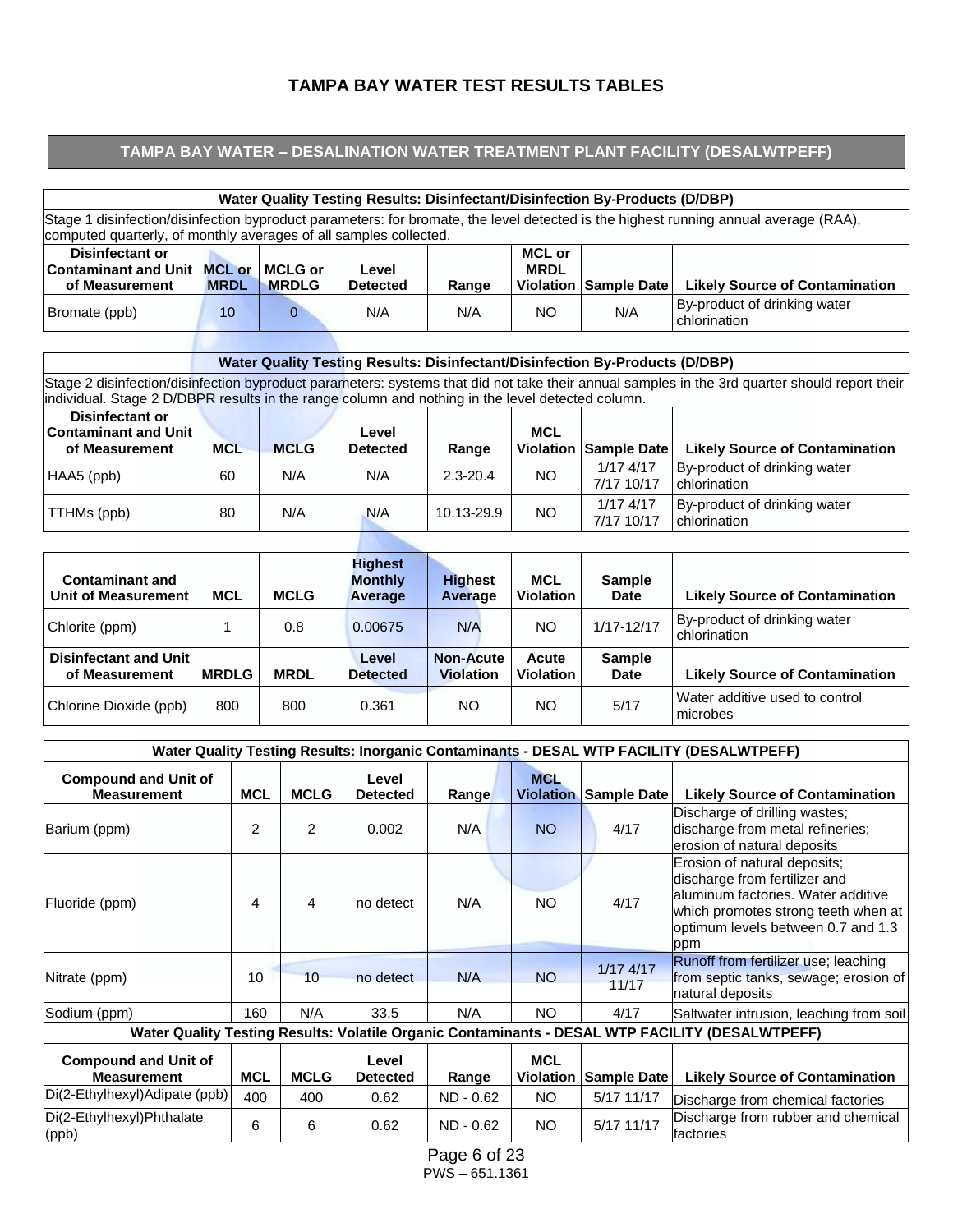| Water Quality Testing Results: Radioactive Contaminants - DESAL WTP FACILITY (DESALWTPEFF)                                                                                                                                     |                                                          |  |           |     |     |      |                             |  |  |  |  |  |
|--------------------------------------------------------------------------------------------------------------------------------------------------------------------------------------------------------------------------------|----------------------------------------------------------|--|-----------|-----|-----|------|-----------------------------|--|--|--|--|--|
| <b>Compound and Unit of</b><br><b>MCL</b><br><b>Likely Source of</b><br><b>Sample</b><br>Contamination<br><b>MCLG</b><br><b>MCL</b><br><b>Violation</b><br><b>Measurement</b><br><b>Level Detected</b><br><b>Date</b><br>Range |                                                          |  |           |     |     |      |                             |  |  |  |  |  |
| Radium 226 + 228<br>(pCi/L)                                                                                                                                                                                                    | NO.<br>4/17<br>N/A<br>0.7<br>Erosion of natural deposits |  |           |     |     |      |                             |  |  |  |  |  |
| Alpha emitters (pCi/L)                                                                                                                                                                                                         | 15                                                       |  | no detect | N/A | NO. | 4/17 | Erosion of natural deposits |  |  |  |  |  |

| <b>Water Quality Testing Results: Turbidity - DESAL WTP FACILITY (DESALWTPEFF)</b> |            |             |                                         |                                                                                                            |                                |                              |                                          |  |  |  |  |
|------------------------------------------------------------------------------------|------------|-------------|-----------------------------------------|------------------------------------------------------------------------------------------------------------|--------------------------------|------------------------------|------------------------------------------|--|--|--|--|
| <b>Compound and Unit of</b><br><b>Measurement</b>                                  | <b>MCL</b> | <b>MCLG</b> | <b>Highest Single</b><br><b>Measure</b> | <b>The Lowest</b><br><b>Monthly</b><br>Percentage of<br><b>Samples Meeting</b><br><b>Requlatory Limits</b> | <b>MCL</b><br><b>Violation</b> | <b>Sample</b><br><b>Date</b> | Likely Source of<br><b>Contamination</b> |  |  |  |  |
| Turbidity (NTU)                                                                    |            | N/A         | 0.09                                    | 100                                                                                                        | <b>NO</b>                      | $1/17 - 6/17$<br>11/17-12/17 | Soil Runoff                              |  |  |  |  |

| Water Quality Testing Results: Organic Compounds - DESAL WTP FACILITY (DESALWTPEFF) |            |             |                                                     |                                                                                                           |                        |                          |                                          |  |  |  |  |  |
|-------------------------------------------------------------------------------------|------------|-------------|-----------------------------------------------------|-----------------------------------------------------------------------------------------------------------|------------------------|--------------------------|------------------------------------------|--|--|--|--|--|
| <b>Contaminant and Unit</b><br>of Measurement                                       | <b>MCL</b> | <b>MCLG</b> | Range of<br><b>Monthly</b><br><b>Removal Ratios</b> | <b>Lowest Running</b><br><b>Annual Avg. Computed</b><br><b>Quarterly Monthly</b><br><b>Removal Ratios</b> | TТ<br><b>Violation</b> | <b>Sample</b><br>Date    | <b>Likely Source of</b><br>Contamination |  |  |  |  |  |
| Total Organic<br>Carbon(ppm)                                                        |            | N/A         | $3.5 - 3.8$                                         | 3.7                                                                                                       | <b>NO</b>              | 1/17-6/17<br>11/17-12/17 | Naturally present in<br>the environment  |  |  |  |  |  |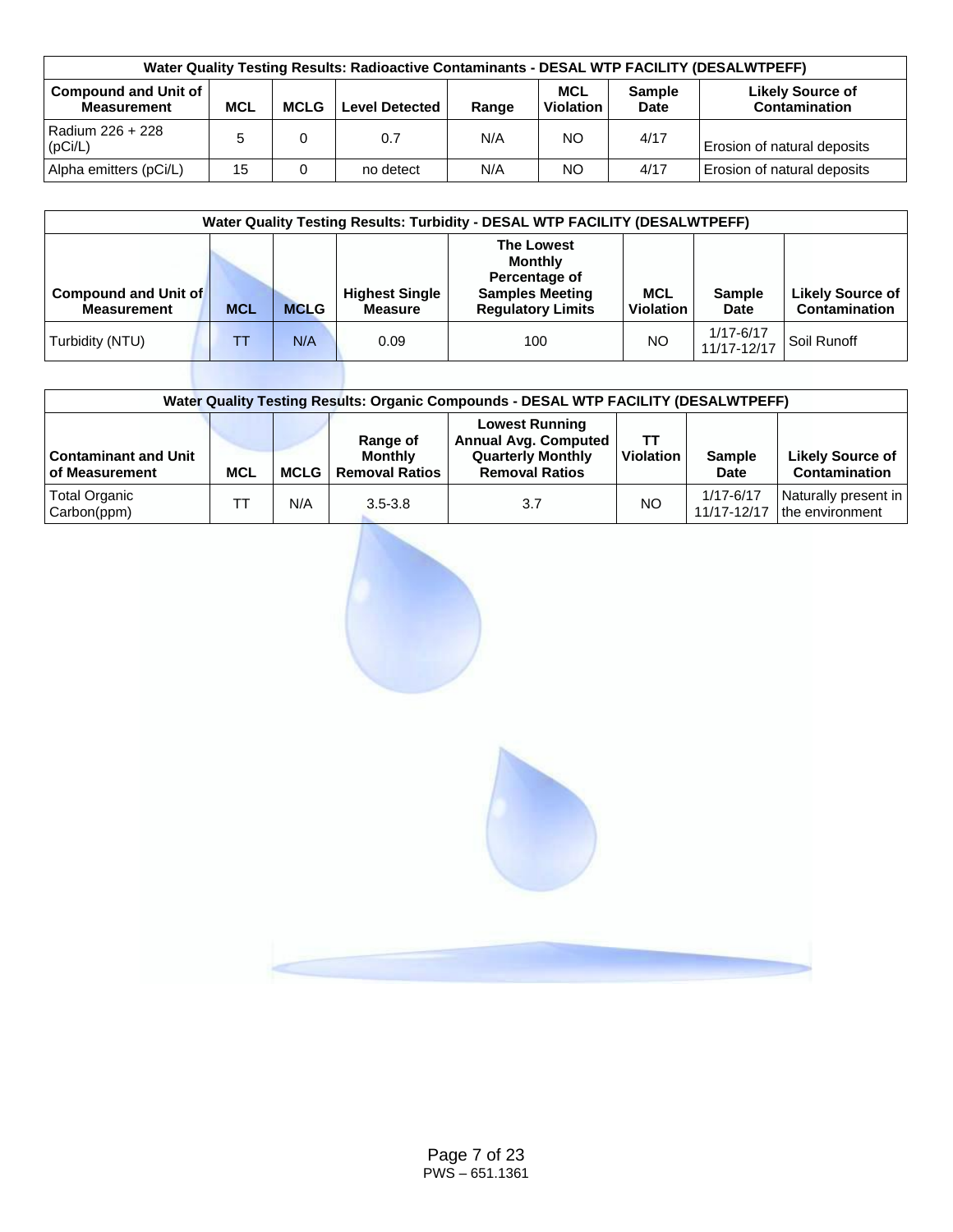## **TAMPA BAY WATER – REGIONAL SURFACE WATER TREATMENT PLANT FACILITY (RSWTPEFF)**

|                                                                                                                                         | Water Quality Testing Results: Disinfectant/Disinfection By-Products (D/DBP) |  |  |  |  |  |  |  |  |  |  |  |
|-----------------------------------------------------------------------------------------------------------------------------------------|------------------------------------------------------------------------------|--|--|--|--|--|--|--|--|--|--|--|
| disinfection/disinfection byproduct parameters: for bromate, the level detected is the highest running annual average (RAA),<br>Stage 1 |                                                                              |  |  |  |  |  |  |  |  |  |  |  |
| computed quarterly, of monthly averages of all samples collected.                                                                       |                                                                              |  |  |  |  |  |  |  |  |  |  |  |
| Disinfectant or                                                                                                                         | <b>MCL or</b>                                                                |  |  |  |  |  |  |  |  |  |  |  |
| Contaminant and Unit   MCL or   MCLG or  <br><b>MRDL</b><br>Level<br>.<br>.<br>.<br>_ _ _                                               |                                                                              |  |  |  |  |  |  |  |  |  |  |  |

| <b>CONTAINMANT AND ONLY MOL OF</b><br>of Measurement | <b>MRDL</b> | וט כבשיות<br><b>MRDLG</b> | LG V CI<br><b>Detected</b> | Range         | MINDL | Violation Sample Date | <b>Likely Source of Contamination</b>        |
|------------------------------------------------------|-------------|---------------------------|----------------------------|---------------|-------|-----------------------|----------------------------------------------|
| Bromate (ppb)                                        |             |                           | 2.93                       | $0.71 - 6.98$ | ΝC    | 1/17-12/17            | By-product of drinking water<br>chlorination |

#### **Water Quality Testing Results: Disinfectant/Disinfection By-Products (D/DBP)**

Stage 2 disinfection/disinfection byproduct parameters: systems that did not take their annual samples in the 3rd quarter should report their individual. Stage 2 D/DBPR results in the range column and nothing in the level detected column.

| <b>Disinfectant or</b>      |            |             |                 |              | <b>MCL or</b> |                           |                                              |
|-----------------------------|------------|-------------|-----------------|--------------|---------------|---------------------------|----------------------------------------------|
| <b>Contaminant and Unit</b> |            |             | Level           |              | <b>MRDL</b>   |                           |                                              |
| of Measurement              | <b>MCL</b> | <b>MCLG</b> | <b>Detected</b> | Range        |               | Violation Sample Date     | <b>Likely Source of Contamination</b>        |
| HAA5 (ppb)                  | 60         | N/A         | N/A             | $2.3 - 20.4$ | NO.           | $1/17$ 4/17<br>7/17 10/17 | By-product of drinking water<br>chlorination |
| TTHMs (ppb)                 | 80         | N/A         | N/A             | 10.13-29.9   | NO.           | 1/17 4/17<br>7/17 10/17   | By-product of drinking water<br>chlorination |

| <b>Contaminant and</b><br>Unit of Measurement         | <b>MCL</b>   | <b>MCLG</b> | <b>Highest</b><br><b>Monthly</b><br>Average | <b>Highest</b><br>Average            | <b>MCL</b><br><b>Violation</b>   | <b>Sample</b><br><b>Date</b> | <b>Likely Source of Contamination</b>        |
|-------------------------------------------------------|--------------|-------------|---------------------------------------------|--------------------------------------|----------------------------------|------------------------------|----------------------------------------------|
| Chlorite (ppm)                                        |              | 0.8         | N/A                                         | N/A                                  | <b>NO</b>                        | N/A                          | By-product of drinking water<br>chlorination |
| <b>Disinfectant and Unit</b><br><b>of Measurement</b> | <b>MRDLG</b> | <b>MRDL</b> | Level<br><b>Detected</b>                    | <b>Non-Acute</b><br><b>Violation</b> | <b>Acute</b><br><b>Violation</b> | <b>Sample</b><br><b>Date</b> | <b>Likely Source of Contamination</b>        |
| Chlorine Dioxide (ppb)                                | N/A          | N/A         | <b>NO</b>                                   | N/A                                  | N/A                              | N/A                          | Water additive used to control<br>microbes   |

|                                            |                |                |                          |               |                                |                           | Water Quality Testing Results: Inorganic Contaminants - REGIONAL SURFACE WATER WTP (RSWTPEFF)                                                                                           |
|--------------------------------------------|----------------|----------------|--------------------------|---------------|--------------------------------|---------------------------|-----------------------------------------------------------------------------------------------------------------------------------------------------------------------------------------|
| <b>Compound and Unit</b><br>of Measurement | <b>MCL</b>     | <b>MCLG</b>    | Level<br><b>Detected</b> | Range         | <b>MCL</b><br><b>Violation</b> | Sample Date               | <b>Likely Source of Contamination</b>                                                                                                                                                   |
| Barium (ppm)                               | $\mathfrak{p}$ | $\mathfrak{p}$ | 0.012                    | N/A           | <b>NO</b>                      | 4/17                      | Discharge of drilling wastes;<br>discharge from metal refineries;<br>erosion of natural deposits                                                                                        |
| Fluoride (ppm)                             | 4              | 4              | 0.44                     | N/A           | <b>NO</b>                      | 4/17                      | Erosion of natural deposits;<br>discharge from fertilizer and<br>aluminum factories. Water additive<br>which promotes strong teeth when at<br>optimum levels between 0.7 and 1.3<br>ppm |
| Nitrate (ppm)                              | 10             | 10             | 0.49                     | $0.11 - 0.49$ | NO.                            | $1/17$ 4/17<br>7/17 10/17 | Runoff from fertilizer use; leaching<br>from septic tanks, sewage; erosion of<br>natural deposits                                                                                       |
| Sodium (ppm)                               | 160            | N/A            | 19.7                     | N/A           | <b>NO</b>                      | 4/17                      | Saltwater intrusion, leaching from soil                                                                                                                                                 |
|                                            |                |                |                          |               |                                |                           |                                                                                                                                                                                         |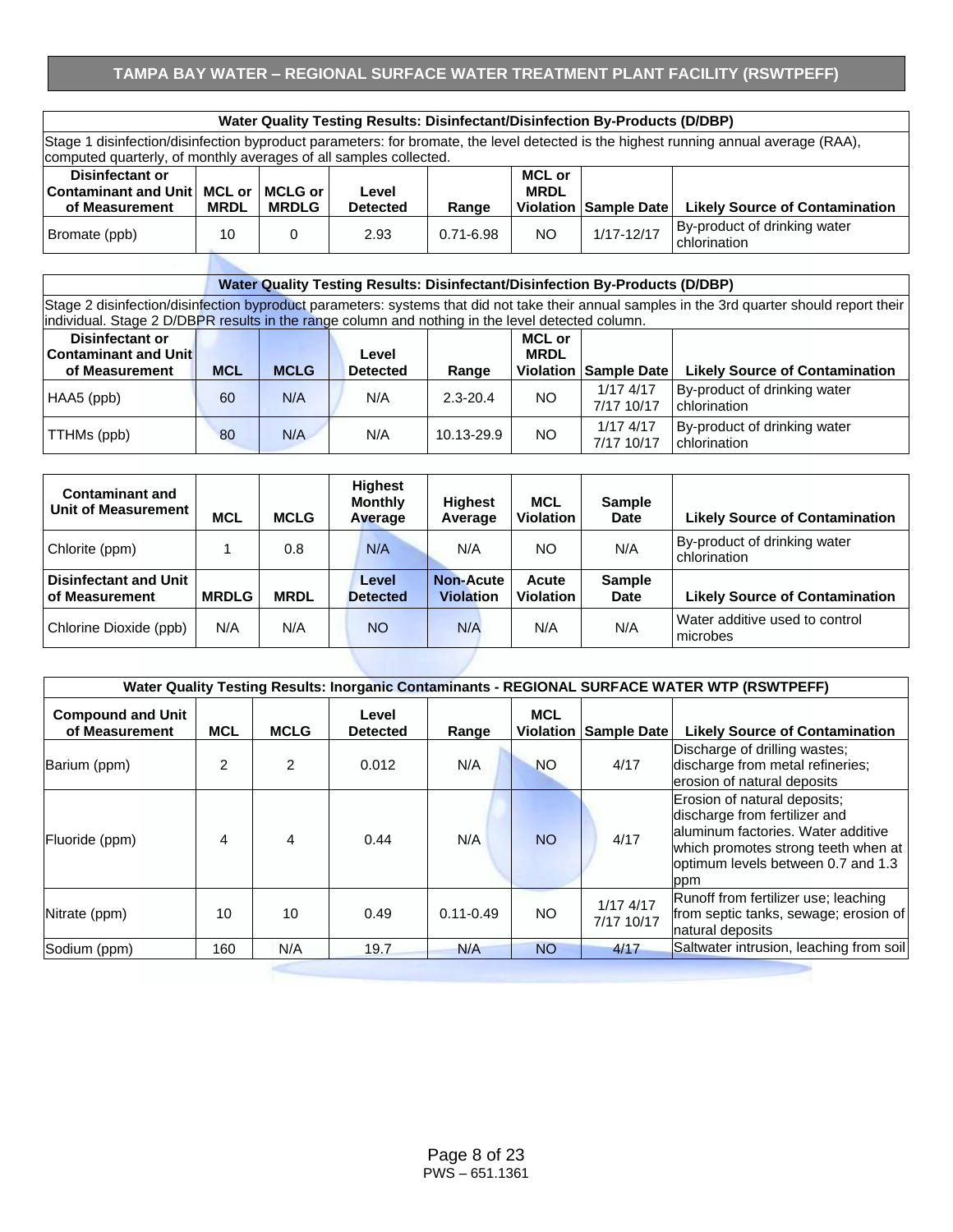| Water Quality Testing Results: Volatile Organic Contaminants - REGIONAL SURFACE WATER WTP (RSWTPEFF) |            |             |                          |             |            |                              |                                                        |  |  |  |
|------------------------------------------------------------------------------------------------------|------------|-------------|--------------------------|-------------|------------|------------------------------|--------------------------------------------------------|--|--|--|
| <b>Compound and Unit of</b><br><b>Measurement</b>                                                    | <b>MCL</b> | <b>MCLG</b> | Level<br><b>Detected</b> | Range       | <b>MCL</b> | <b>Violation Sample Date</b> | <b>Likely Source of Contamination</b>                  |  |  |  |
| Di(2-Ethylhexyl)Adipate<br>(ppb)                                                                     | 400        | 400         | 0.67                     | $ND - 0.67$ | NO.        | 4/17 8/17<br>10/17           | Discharge from chemical factories                      |  |  |  |
| Di(2-Ethylhexyl)Phthalate<br>(ppb)                                                                   | 6          | 6           | 0.67                     | $ND - 0.67$ | NO         | 4/17 8/17<br>10/17           | Discharge from rubber and chemical<br><b>factories</b> |  |  |  |

| Water Quality Testing Results: Radioactive Contaminants - REGIONAL SURFACE WATER WTP (RSWTPEFF) |            |             |                       |       |                                |                              |                                          |  |  |  |  |
|-------------------------------------------------------------------------------------------------|------------|-------------|-----------------------|-------|--------------------------------|------------------------------|------------------------------------------|--|--|--|--|
| <b>Compound and Unit of</b><br><b>Measurement</b>                                               | <b>MCL</b> | <b>MCLG</b> | <b>Level Detected</b> | Range | <b>MCL</b><br><b>Violation</b> | <b>Sample</b><br><b>Date</b> | <b>Likely Source of</b><br>Contamination |  |  |  |  |
| Radium 226 + 228<br>(pCi/L)                                                                     | 5          |             | 1.2                   | N/A   | NO.                            | 4/17                         | Erosion of natural deposits              |  |  |  |  |
| Alpha emitters (pCi/L)                                                                          | 15         | O           | 2.6                   | N/A   | NO.                            | 4/17                         | Erosion of natural deposits              |  |  |  |  |

|                                                   | Water Quality Testing Results: Turbidity - REGIONAL SURFACE WATER WTP (RSWTPEFF) |             |                                         |                                                                                                            |                                |                              |                                          |  |  |  |  |  |  |
|---------------------------------------------------|----------------------------------------------------------------------------------|-------------|-----------------------------------------|------------------------------------------------------------------------------------------------------------|--------------------------------|------------------------------|------------------------------------------|--|--|--|--|--|--|
| <b>Compound and Unit of</b><br><b>Measurement</b> | <b>MCL</b>                                                                       | <b>MCLG</b> | <b>Highest Single</b><br><b>Measure</b> | <b>The Lowest</b><br><b>Monthly</b><br>Percentage of<br><b>Samples Meeting</b><br><b>Regulatory Limits</b> | <b>MCL</b><br><b>Violation</b> | <b>Sample</b><br><b>Date</b> | <b>Likely Source of</b><br>Contamination |  |  |  |  |  |  |
| Turbidity (NTU)                                   |                                                                                  | N/A         | 0.134                                   | 100                                                                                                        | NO                             | 1/17-12/17                   | Soil Runoff                              |  |  |  |  |  |  |

| Water Quality Testing Results: Organic Compounds - REGIONAL SURFACE WATER WTP (RSWTPEFF) |            |             |                                                            |                                                                                                           |                  |                       |                                            |  |  |  |  |
|------------------------------------------------------------------------------------------|------------|-------------|------------------------------------------------------------|-----------------------------------------------------------------------------------------------------------|------------------|-----------------------|--------------------------------------------|--|--|--|--|
| <b>Contaminant and Unit</b><br>of Measurement                                            | <b>MCL</b> | <b>MCLG</b> | <b>Range of</b><br><b>Monthly</b><br><b>Removal Ratios</b> | <b>Lowest Running</b><br><b>Annual Avg. Computed</b><br><b>Quarterly Monthly</b><br><b>Removal Ratios</b> | <b>Violation</b> | <b>Sample</b><br>Date | Likely Source of<br>Contamination          |  |  |  |  |
| Total Organic<br>Carbon(ppm)                                                             |            | N/A         | $1.63 - 2.96$                                              | 1.82                                                                                                      | NO               | 1/17-12/17            | Naturally present<br>in the<br>environment |  |  |  |  |

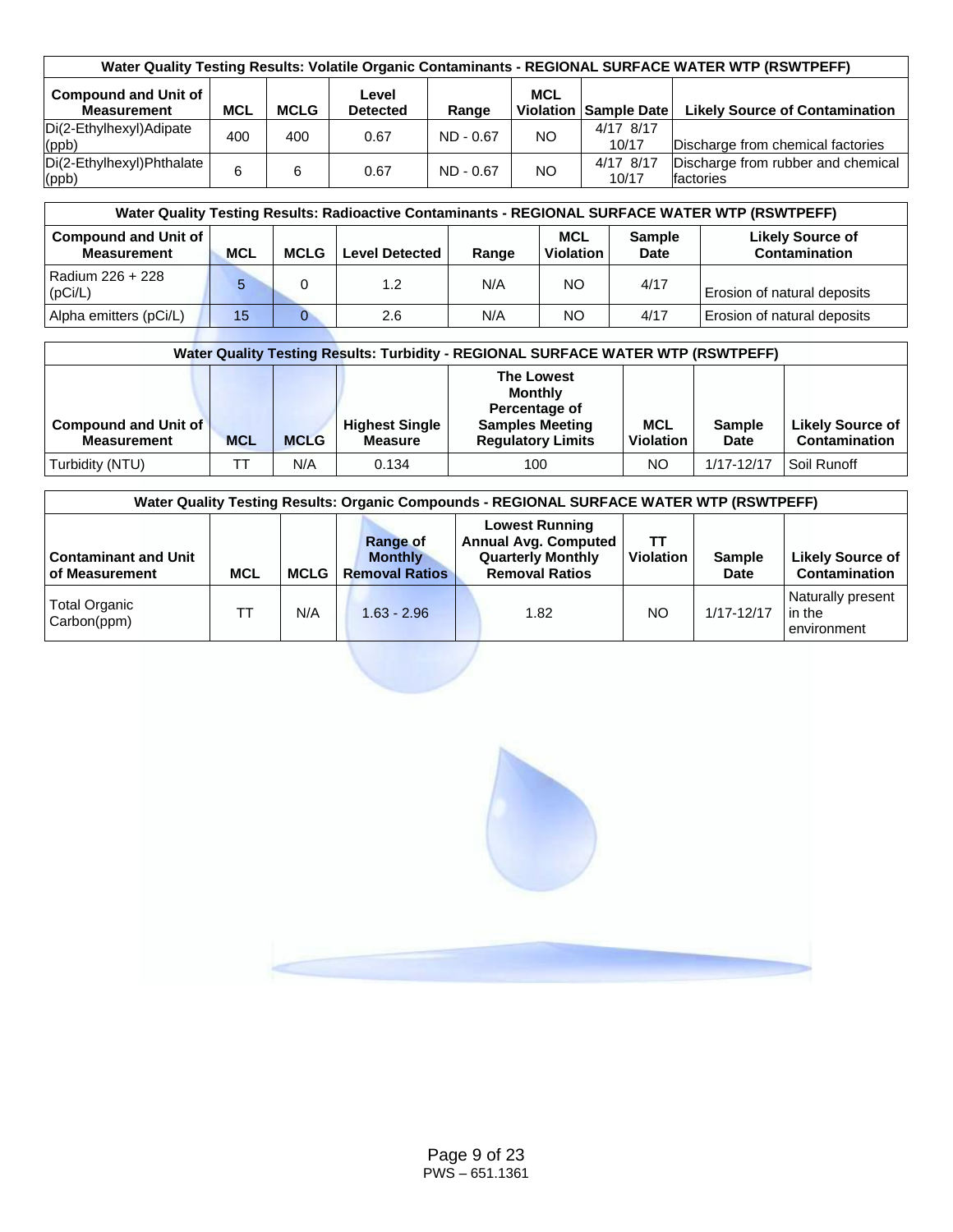# **TAMPA BAY WATER – BUD5 WATER TREATMENT PLANT (BUD5WTPEFF)**

| <b>Water Quality Testing Results: Radioactive Contaminants</b>                                                                                                                                                |    |   |           |     |           |      |                             |  |  |  |  |  |
|---------------------------------------------------------------------------------------------------------------------------------------------------------------------------------------------------------------|----|---|-----------|-----|-----------|------|-----------------------------|--|--|--|--|--|
| <b>MCL</b><br><b>Sample</b><br><b>Compound and Unit of</b><br>Level<br><b>Measurement</b><br><b>MCL</b><br><b>MCLG</b><br><b>Violation</b><br><b>Date</b><br><b>Detected</b><br><b>Major Sources</b><br>Range |    |   |           |     |           |      |                             |  |  |  |  |  |
| Alpha emitters (pCi/L)                                                                                                                                                                                        | 15 |   | no detect | N/A | <b>NO</b> | 4/17 | Erosion of natural deposits |  |  |  |  |  |
| Radium 226 + 228 (pCi/L)                                                                                                                                                                                      |    |   | 2.2       | N/A | <b>NO</b> | 4/17 | Erosion of natural deposits |  |  |  |  |  |
| Uranium (ug/l)                                                                                                                                                                                                | 30 | 0 | 1.5       | N/A | <b>NO</b> | 4/17 | Erosion of natural deposits |  |  |  |  |  |

|                                            |                |                |                          |               |            |                             | Water Quality Testing Results: Inorganic Contaminants - BUD5 WATER TREATMENT PLANT (BUD5WTPEFF)                                                                                           |
|--------------------------------------------|----------------|----------------|--------------------------|---------------|------------|-----------------------------|-------------------------------------------------------------------------------------------------------------------------------------------------------------------------------------------|
| <b>Compound and Unit</b><br>of Measurement | <b>MCL</b>     | <b>MCLG</b>    | Level<br><b>Detected</b> | Range         | <b>MCL</b> | Violation Sample Date       | <b>Likely Source of Contamination</b>                                                                                                                                                     |
| Arsenic (ppb)                              | 10             | 10             | 0.71                     | N/A           | <b>NO</b>  | 4/17                        | Erosion of natural deposits; runoff<br>from orchards; runoff from glass and<br>electronic production wastes                                                                               |
| Barium (ppm)                               | $\overline{2}$ | $\overline{2}$ | 0.012                    | N/A           | <b>NO</b>  | 4/17                        | Discharge of drilling wastes;<br>discharge from metal refineries;<br>erosion of natural deposits                                                                                          |
| Chromium (ppb)                             | 100            | 100            | no detect                | N/A           | <b>NO</b>  | 4/17                        | Discharge from steel and pulp mills;<br>erosion of natural deposits                                                                                                                       |
| Cyanide (ppb)                              | 200            | 200            | no detect                | N/A           | <b>NO</b>  | 4/17                        | Discharge from steel/metal factories;<br>discharge from plastic and fertilizer<br>factories                                                                                               |
| Fluoride (ppm)                             | 4              | 4              | 0.20                     | N/A           | <b>NO</b>  | 4/17                        | Erosion of natural deposits;<br>discharge from fertilizer and<br>aluminum factories. Water additive<br>which promotes strong teeth when<br>at optimum levels between 0.7 and<br>$1.3$ ppm |
| Lead POE (ppb)                             | N/A            | 15             | 0.074                    | ND - 0.074    | <b>NO</b>  | $1/17$ $4/17$<br>7/17 10/17 | Residue from man-made pollution<br>such as auto emissions and paint;<br>lead pipe, casing, and solder                                                                                     |
| Mercury (inorganic)<br>(ppb)               | $\overline{2}$ | $\overline{2}$ | no detect                | N/A           | <b>NO</b>  | 4/17                        | Erosion of natural deposits;<br>discharge from refineries and<br>factories; runoff from landfills; runoff<br>from cropland                                                                |
| Nitrate (ppm)                              | 10             | 10             | 0.90                     | $0.76 - 0.90$ | <b>NO</b>  | 1/174/17<br>7/17 10/17      | Runoff from fertilizer use; leaching<br>from septic tanks, sewage; erosion<br>of natural deposits                                                                                         |
| Nitrite (ppm)                              | 1              | $\mathbf{1}$   | no detect                | N/A           | <b>NO</b>  | $1/17$ $4/17$<br>7/17 10/17 | Runoff from fertilizer use; leaching<br>from septic tanks, sewage; erosion<br>of natural deposits                                                                                         |
| Selenium (ppb)                             | 50             | 50             | 0.59                     | N/A           | <b>NO</b>  | 4/17                        | Discharge from petroleum and metal<br>refineries; erosion of natural<br>deposits; discharge from mines                                                                                    |
| Sodium (ppm)                               | 160            | N/A            | 11                       | N/A           | <b>NO</b>  | 4/17                        | Saltwater intrusion, leaching from<br>soil                                                                                                                                                |

| Water Quality Testing Results: Volatile Organic Contaminants - BUD5 WATER TREATMENT PLANT (BUD5WTPEFF) |            |             |                                 |       |            |                       |                                                                   |  |  |  |  |
|--------------------------------------------------------------------------------------------------------|------------|-------------|---------------------------------|-------|------------|-----------------------|-------------------------------------------------------------------|--|--|--|--|
| <b>Compound and Unit</b><br>of Measurement                                                             | <b>MCL</b> | <b>MCLG</b> | <b>Level</b><br><b>Detected</b> | Range | <b>MCL</b> | Violation Sample Date | <b>Likely Source of Contamination</b>                             |  |  |  |  |
| Carbon Tetrachloride<br>$\vert$ (ppb)                                                                  |            |             | no detect                       | N/A   | NO.        | 4/17                  | Discharge from chemical plants and<br>other industrial activities |  |  |  |  |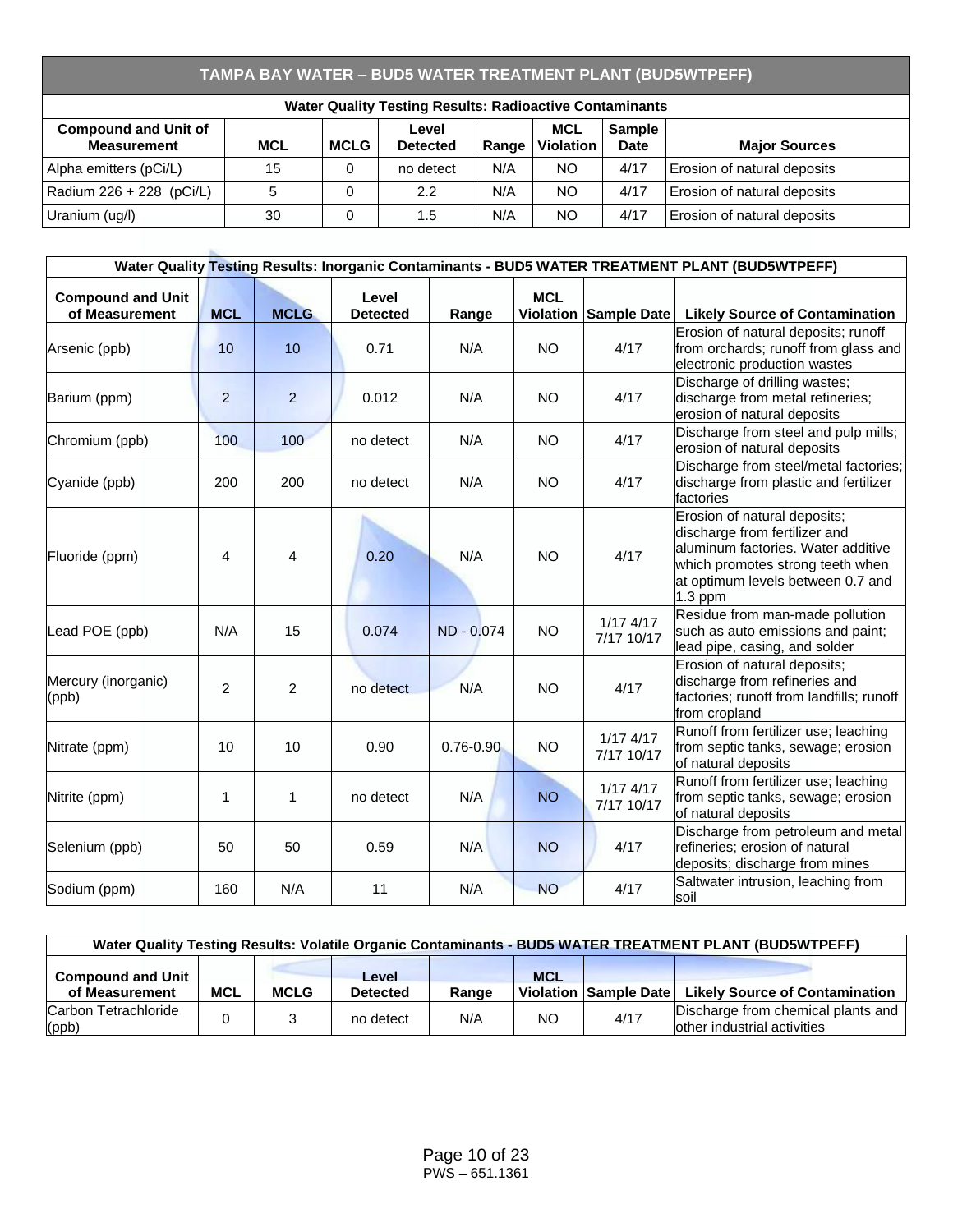| Water Quality Testing Results: Synthetic Organic Contaminants Including Pesticides and Herbicides.<br><b>BUD5 WATER TREATMENT PLANT (BUD5WTPEFF)</b> |            |             |                          |       |                                |             |                                                 |  |  |  |  |
|------------------------------------------------------------------------------------------------------------------------------------------------------|------------|-------------|--------------------------|-------|--------------------------------|-------------|-------------------------------------------------|--|--|--|--|
| <b>Compound and Unit of</b><br><b>Measurement</b>                                                                                                    | <b>MCL</b> | <b>MCLG</b> | Level<br><b>Detected</b> | Range | <b>MCL</b><br><b>Violation</b> | Sample Date | <b>Likely Source of Contamination</b>           |  |  |  |  |
| Di(2-Ethylhexyl)Adipate<br>(ppb)                                                                                                                     | 400        | 400         | no detect                | N/A   | NO.                            | 4/17        | Discharge from chemical factories               |  |  |  |  |
| Di(2-Ethylhexyl)Phthalate<br>$ $ (ppb)                                                                                                               | 6          | 6           | no detect                | N/A   | NO.                            | 4/17        | Discharge from rubber and chemical<br>factories |  |  |  |  |

|                                                                                                                                                                                                                                                  | Water Quality Testing Results: Disinfectant/Disinfection By-Products (D/DBP) - BUD5 WATER TREATMENT PLANT<br>(BUD5WTPEFF) |     |     |            |           |                      |                                              |  |  |  |  |  |  |
|--------------------------------------------------------------------------------------------------------------------------------------------------------------------------------------------------------------------------------------------------|---------------------------------------------------------------------------------------------------------------------------|-----|-----|------------|-----------|----------------------|----------------------------------------------|--|--|--|--|--|--|
| Stage 2 disinfection/disinfection byproduct parameters: systems that did not take their annual samples in the 3rd quarter should report<br>their individual Stage 2 D/DBPR results in the range column and nothing in the level detected column. |                                                                                                                           |     |     |            |           |                      |                                              |  |  |  |  |  |  |
| Disinfectant or<br><b>Contaminant and</b><br>MCL or<br><b>MRDL</b><br>Unit of<br><b>MCL</b><br><b>MCLG Level Detected</b><br><b>Violation</b><br><b>Measurement</b><br><b>Sample Date</b><br><b>Major Sources</b><br>Range                       |                                                                                                                           |     |     |            |           |                      |                                              |  |  |  |  |  |  |
| HAA5s (ppb)                                                                                                                                                                                                                                      | By-product of drinking water<br>1/17 4/17 7/17 10/17<br>N/A<br>N/A<br><b>NO</b><br>60<br>2.3-20.4<br>chlorination         |     |     |            |           |                      |                                              |  |  |  |  |  |  |
| TTHMs (ppb)                                                                                                                                                                                                                                      | 80                                                                                                                        | N/A | N/A | 10.13-29.9 | <b>NO</b> | 1/17 4/17 7/17 10/17 | By-product of drinking water<br>chlorination |  |  |  |  |  |  |

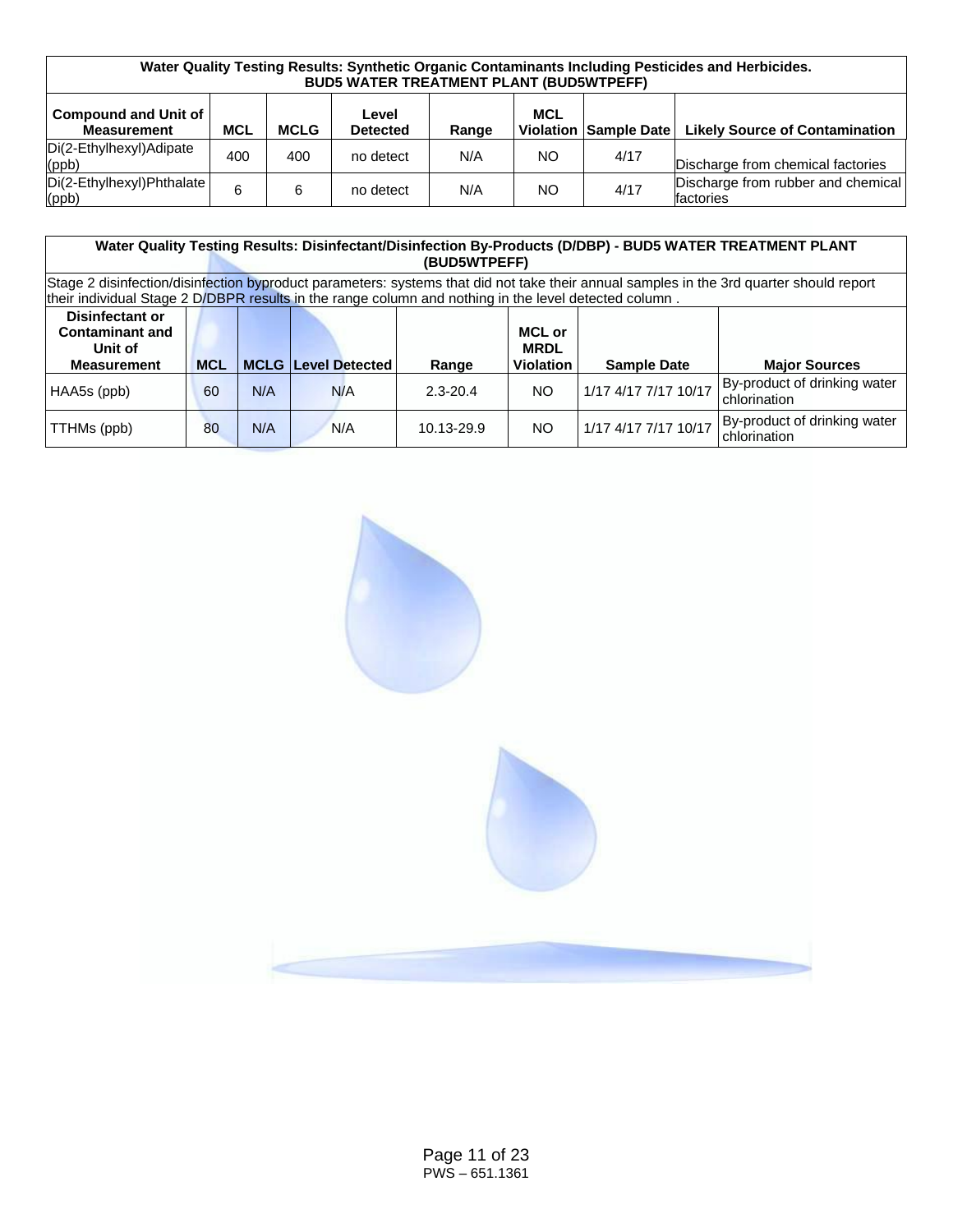# **TAMPA BAY WATER – BUD7 WATER TREATMENT PLANT (BUD7WTPEFF)**

| <b>Water Quality Testing Results: Radioactive Contaminants</b>                                                                                                                                         |    |  |           |     |           |      |                             |  |  |  |  |
|--------------------------------------------------------------------------------------------------------------------------------------------------------------------------------------------------------|----|--|-----------|-----|-----------|------|-----------------------------|--|--|--|--|
| <b>Compound and Unit of</b><br><b>MCL</b><br><b>Sample</b><br>Level<br><b>Measurement</b><br><b>MCL</b><br><b>MCLG</b><br><b>Violation</b><br>Date<br><b>Detected</b><br><b>Major Sources</b><br>Range |    |  |           |     |           |      |                             |  |  |  |  |
| Alpha emitters (pCi/L)                                                                                                                                                                                 | 15 |  | no detect | N/A | <b>NO</b> | 4/17 | Erosion of natural deposits |  |  |  |  |
| Radium 226 + 228 (pCi/L)                                                                                                                                                                               | 5  |  | 0.9       | N/A | <b>NO</b> | 4/17 | Erosion of natural deposits |  |  |  |  |
| Uranium (ug/l)                                                                                                                                                                                         | 30 |  | no detect | N/A | <b>NO</b> | 4/17 | Erosion of natural deposits |  |  |  |  |

|                                            |                |                |                          |           |                                |                             | Water Quality Testing Results: Inorganic Contaminants - BUD7 WATER TREATMENT PLANT (BUD7WTPEFF)                                                                                           |
|--------------------------------------------|----------------|----------------|--------------------------|-----------|--------------------------------|-----------------------------|-------------------------------------------------------------------------------------------------------------------------------------------------------------------------------------------|
| <b>Compound and Unit</b><br>of Measurement | <b>MCL</b>     | <b>MCLG</b>    | Level<br><b>Detected</b> | Range     | <b>MCL</b><br><b>Violation</b> | Sample Date                 | <b>Likely Source of Contamination</b>                                                                                                                                                     |
| Arsenic (ppb)                              | 10             | 10             | no detect                | N/A       | <b>NO</b>                      | 4/17                        | Erosion of natural deposits; runoff<br>from orchards; runoff from glass and<br>electronic production wastes                                                                               |
| Barium (ppm)                               | $\overline{2}$ | $\overline{2}$ | 0.015                    | N/A       | <b>NO</b>                      | 4/17                        | Discharge of drilling wastes;<br>discharge from metal refineries;<br>erosion of natural deposits                                                                                          |
| Chromium (ppb)                             | 100            | 100            | no detect                | N/A       | <b>NO</b>                      | 4/17                        | Discharge from steel and pulp mills;<br>erosion of natural deposits                                                                                                                       |
| Cyanide (ppb)                              | 200            | 200            | no detect                | N/A       | <b>NO</b>                      | 4/17                        | Discharge from steel/metal factories;<br>discharge from plastic and fertilizer<br>factories                                                                                               |
| Fluoride (ppm)                             | 4              | 4              | 0.15                     | N/A       | <b>NO</b>                      | 4/17                        | Erosion of natural deposits;<br>discharge from fertilizer and<br>aluminum factories. Water additive<br>which promotes strong teeth when<br>at optimum levels between 0.7 and<br>$1.3$ ppm |
| Lead POE (ppb)                             | N/A            | 15             | no detect                | N/A       | <b>NO</b>                      | $1/17$ $4/17$<br>7/17 10/17 | Residue from man-made pollution<br>such as auto emissions and paint;<br>lead pipe, casing, and solder                                                                                     |
| Mercury (inorganic)<br>(ppb)               | $\overline{2}$ | $\overline{2}$ | no detect                | N/A       | <b>NO</b>                      | 4/17                        | Erosion of natural deposits;<br>discharge from refineries and<br>factories; runoff from landfills; runoff<br>from cropland                                                                |
| Nitrate (ppm)                              | 10             | 10             | 3.74                     | 2.69-3.74 | <b>NO</b>                      | $1/17$ $4/17$<br>7/17 10/17 | Runoff from fertilizer use; leaching<br>from septic tanks, sewage; erosion<br>of natural deposits                                                                                         |
| Nitrite (ppm)                              | 1              | 1              | 0.01                     | ND - 0.01 | <b>NO</b>                      | $1/17$ $4/17$<br>7/17 10/17 | Runoff from fertilizer use; leaching<br>from septic tanks, sewage; erosion<br>of natural deposits                                                                                         |
| Selenium (ppb)                             | 50             | 50             | no detect                | N/A       | <b>NO</b>                      | 4/17                        | Discharge from petroleum and metal<br>refineries; erosion of natural<br>deposits; discharge from mines                                                                                    |
| Sodium (ppm)                               | 160            | N/A            | 13.2                     | N/A       | <b>NO</b>                      | 4/17                        | Saltwater intrusion, leaching from<br>soil                                                                                                                                                |

| Water Quality Testing Results: Volatile Organic Contaminants - BUD7 WATER TREATMENT PLANT (BUD7WTPEFF)                                                                                       |  |  |           |     |     |      |                                                                   |  |  |  |  |
|----------------------------------------------------------------------------------------------------------------------------------------------------------------------------------------------|--|--|-----------|-----|-----|------|-------------------------------------------------------------------|--|--|--|--|
| <b>MCL</b><br><b>Compound and Unit</b><br>Level<br>of Measurement<br><b>MCL</b><br><b>MCLG</b><br><b>Likely Source of Contamination</b><br>Violation Sample Date<br><b>Detected</b><br>Range |  |  |           |     |     |      |                                                                   |  |  |  |  |
| Carbon Tetrachloride<br>$\vert$ (ppb)                                                                                                                                                        |  |  | no detect | N/A | NO. | 4/17 | Discharge from chemical plants and<br>other industrial activities |  |  |  |  |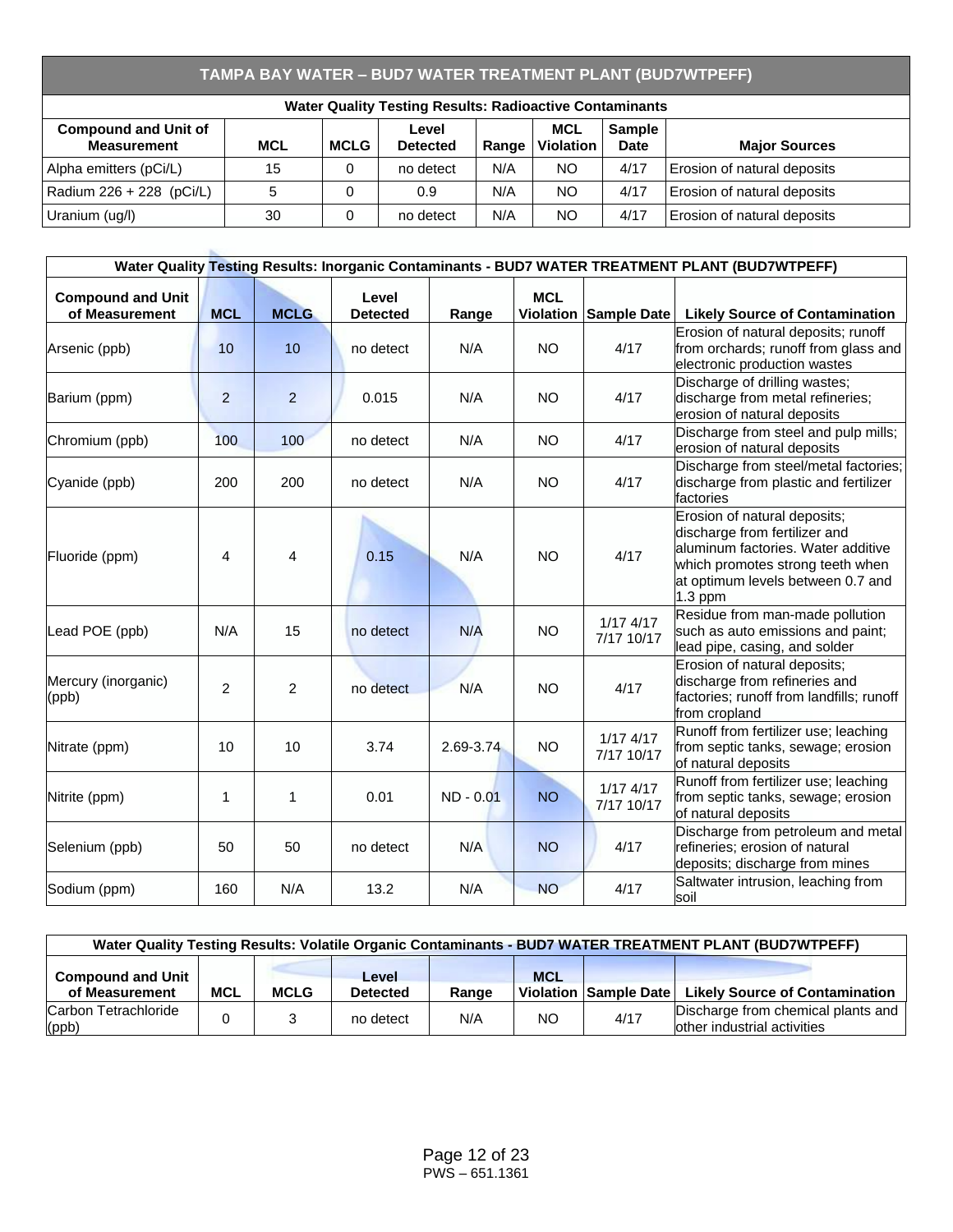| Water Quality Testing Results: Synthetic Organic Contaminants Including Pesticides and Herbicides.<br><b>BUD7 WATER TREATMENT PLANT (BUD7WTPEFF)</b>                                                |     |     |      |         |     |                    |                                                 |  |  |  |  |
|-----------------------------------------------------------------------------------------------------------------------------------------------------------------------------------------------------|-----|-----|------|---------|-----|--------------------|-------------------------------------------------|--|--|--|--|
| <b>Compound and Unit of</b><br><b>MCL</b><br>Level<br><b>Likely Source of Contamination</b><br><b>MCL</b><br><b>MCLG</b><br>Violation Sample Date<br><b>Measurement</b><br><b>Detected</b><br>Range |     |     |      |         |     |                    |                                                 |  |  |  |  |
| Di(2-Ethylhexyl)Adipate<br>(ppb)                                                                                                                                                                    | 400 | 400 | 0.65 | ND-0.65 | NO. | 4/17 7/17<br>10/17 | Discharge from chemical factories               |  |  |  |  |
| Di(2-Ethylhexyl)Phthalate<br>$ $ (ppb)                                                                                                                                                              | 6   | 6   | 0.65 | ND-0.65 | NO. | 4/17 7/17<br>10/17 | Discharge from rubber and chemical<br>factories |  |  |  |  |

|                                                                                                                                                                                                                                                  | <b>Water Quality Testing Results: Disinfectant/Disinfection By-Products (D/DBP)</b><br><b>BUD7 WATER TREATMENT PLANT (BUD7WTPEFF)</b> |  |  |  |  |  |  |  |  |  |  |  |  |
|--------------------------------------------------------------------------------------------------------------------------------------------------------------------------------------------------------------------------------------------------|---------------------------------------------------------------------------------------------------------------------------------------|--|--|--|--|--|--|--|--|--|--|--|--|
| Stage 2 disinfection/disinfection byproduct parameters: systems that did not take their annual samples in the 3rd quarter should report their<br>individual Stage 2 D/DBPR results in the range column and nothing in the level detected column. |                                                                                                                                       |  |  |  |  |  |  |  |  |  |  |  |  |
| Disinfectant or<br><b>MCL or</b><br><b>Contaminant and</b><br><b>MRDL</b><br>Unit of Measurement<br><b>MCL</b><br><b>MCLG Level Detected</b><br><b>Violation</b><br><b>Major Sources</b><br><b>Sample Date</b><br>Range                          |                                                                                                                                       |  |  |  |  |  |  |  |  |  |  |  |  |
| HAA5s (ppb)                                                                                                                                                                                                                                      | By-product of drinking water<br>1/17 4/17 7/17 10/17<br>N/A<br>NO.<br>N/A<br>$2.3 - 20.4$<br>60<br>chlorination                       |  |  |  |  |  |  |  |  |  |  |  |  |
| TTHMs (ppb)                                                                                                                                                                                                                                      | By-product of drinking water<br>1/17 4/17 7/17 10/17<br>N/A<br>NO.<br>80<br>N/A<br>10.13-29.9<br>chlorination                         |  |  |  |  |  |  |  |  |  |  |  |  |

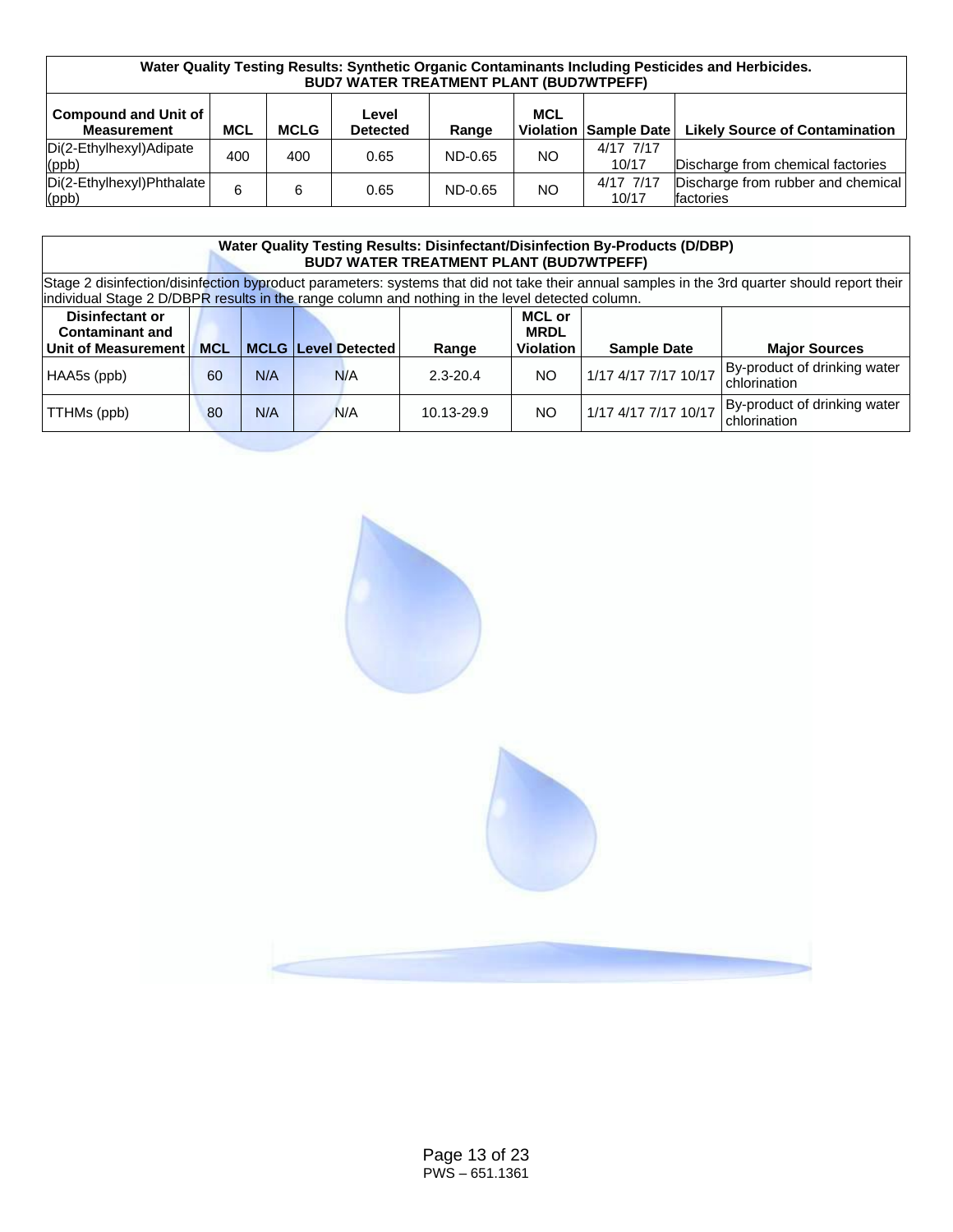# **TAMPA BAY WATER – MORRISBRIDGE WATER TREATMENT PLANT (MBWTPEFF)**

| <b>Water Quality Testing Results: Radioactive Contaminants</b>                                                                                                                                  |    |   |           |     |           |      |                             |  |  |  |  |
|-------------------------------------------------------------------------------------------------------------------------------------------------------------------------------------------------|----|---|-----------|-----|-----------|------|-----------------------------|--|--|--|--|
| MCL<br><b>Compound and Unit of</b><br>Sample<br>Level<br><b>Violation</b><br><b>MCL</b><br><b>MCLG</b><br><b>Measurement</b><br><b>Detected</b><br>Range<br><b>Major Sources</b><br><b>Date</b> |    |   |           |     |           |      |                             |  |  |  |  |
| Alpha emitters (pCi/L)                                                                                                                                                                          | 15 | 0 | 4.4       | N/A | <b>NO</b> | 4/17 | Erosion of natural deposits |  |  |  |  |
| Radium 226 + 228 (pCi/L)                                                                                                                                                                        | 5  | 0 | 3.2       | N/A | <b>NO</b> | 4/17 | Erosion of natural deposits |  |  |  |  |
| Uranium (ug/l)                                                                                                                                                                                  | 30 | 0 | no detect | N/A | <b>NO</b> | 4/17 | Erosion of natural deposits |  |  |  |  |

|                                            |                |                |                          |         |            |                             | Water Quality Testing Results: Inorganic Contaminants - MORRISBRIDGE WATER TREATMENT PLANT (MBWTPEFF)                                                                                     |
|--------------------------------------------|----------------|----------------|--------------------------|---------|------------|-----------------------------|-------------------------------------------------------------------------------------------------------------------------------------------------------------------------------------------|
| <b>Compound and Unit</b><br>of Measurement | <b>MCL</b>     | <b>MCLG</b>    | Level<br><b>Detected</b> | Range   | <b>MCL</b> | Violation Sample Date       | <b>Likely Source of Contamination</b>                                                                                                                                                     |
| Arsenic (ppb)                              | 10             | 10             | no detect                | N/A     | <b>NO</b>  | 4/17                        | Erosion of natural deposits; runoff<br>from orchards; runoff from glass and<br>electronic production wastes                                                                               |
| Barium (ppm)                               | $\overline{2}$ | $\overline{2}$ | 0.032                    | N/A     | <b>NO</b>  | 4/17                        | Discharge of drilling wastes;<br>discharge from metal refineries;<br>erosion of natural deposits                                                                                          |
| Chromium (ppb)                             | 100            | 100            | no detect                | N/A     | <b>NO</b>  | 4/17                        | Discharge from steel and pulp mills;<br>erosion of natural deposits                                                                                                                       |
| Cyanide (ppb)                              | 200            | 200            | no detect                | N/A     | <b>NO</b>  | 4/17                        | Discharge from steel/metal factories;<br>discharge from plastic and fertilizer<br>factories                                                                                               |
| Fluoride (ppm)                             | 4              | 4              | 0.14                     | N/A     | <b>NO</b>  | 4/17                        | Erosion of natural deposits;<br>discharge from fertilizer and<br>aluminum factories. Water additive<br>which promotes strong teeth when<br>at optimum levels between 0.7 and<br>$1.3$ ppm |
| Lead POE (ppb)                             | N/A            | 15             | no detect                | N/A     | NO         | $1/17$ 4/17<br>7/17 10/17   | Residue from man-made pollution<br>such as auto emissions and paint;<br>lead pipe, casing, and solder                                                                                     |
| Mercury (inorganic)<br>(ppb)               | $\overline{2}$ | $\overline{c}$ | no detect                | N/A     | <b>NO</b>  | 4/17                        | Erosion of natural deposits;<br>discharge from refineries and<br>factories; runoff from landfills; runoff<br>from cropland                                                                |
| Nitrate (ppm)                              | 10             | 10             | 0.06                     | ND-0.06 | <b>NO</b>  | $1/17$ 4/17<br>7/17 10/17   | Runoff from fertilizer use; leaching<br>from septic tanks, sewage; erosion<br>of natural deposits                                                                                         |
| Nitrite (ppm)                              | 1              | 1              | no detect                | N/A     | <b>NO</b>  | $1/17$ $4/17$<br>7/17 10/17 | Runoff from fertilizer use; leaching<br>from septic tanks, sewage; erosion<br>of natural deposits                                                                                         |
| Selenium (ppb)                             | 50             | 50             | no detect                | N/A     | <b>NO</b>  | 4/17                        | Discharge from petroleum and metal<br>refineries; erosion of natural<br>deposits; discharge from mines                                                                                    |
| Sodium (ppm)                               | 160            | N/A            | 11.9                     | N/A     | <b>NO</b>  | 4/17                        | Saltwater intrusion, leaching from<br>soil                                                                                                                                                |

| Water Quality Testing Results: Volatile Organic Contaminants - MORRISBRIDGE WATER TREATMENT PLANT (MBWTPEFF)                                                                                 |  |  |           |     |     |      |                                                                   |  |  |  |  |
|----------------------------------------------------------------------------------------------------------------------------------------------------------------------------------------------|--|--|-----------|-----|-----|------|-------------------------------------------------------------------|--|--|--|--|
| <b>Compound and Unit</b><br><b>MCL</b><br>Level<br>of Measurement<br><b>Likely Source of Contamination</b><br><b>MCL</b><br><b>MCLG</b><br>Violation Sample Date<br>Range<br><b>Detected</b> |  |  |           |     |     |      |                                                                   |  |  |  |  |
| Carbon Tetrachloride<br>$\vert$ (ppb)                                                                                                                                                        |  |  | no detect | N/A | NO. | 4/17 | Discharge from chemical plants and<br>other industrial activities |  |  |  |  |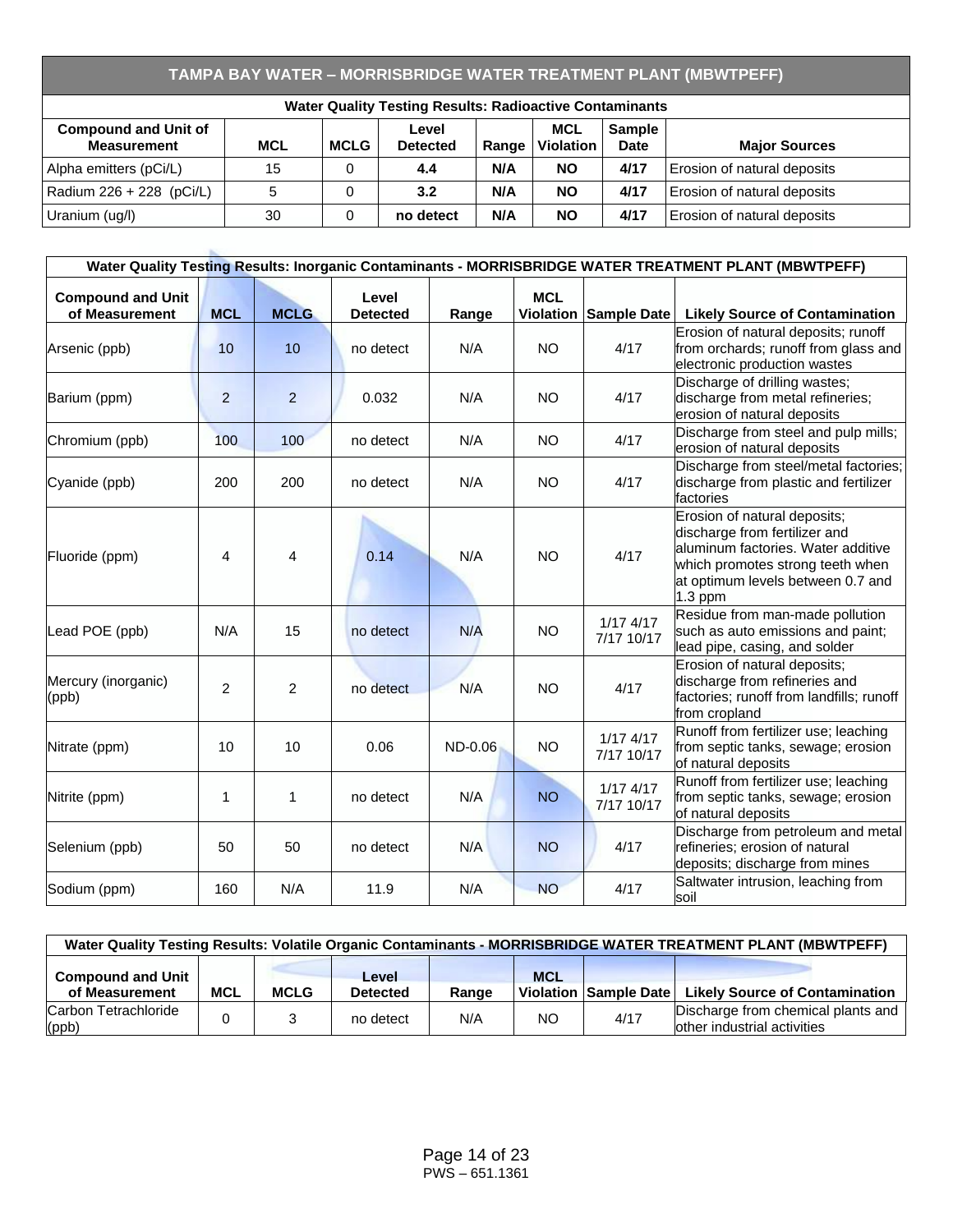| Water Quality Testing Results: Synthetic Organic Contaminants Including Pesticides and Herbicides.<br><b>MORRISBRIDGE WATER TREATMENT PLANT (MBWTPEFF)</b>                                                    |     |     |      |             |     |                    |                                                 |  |  |  |  |
|---------------------------------------------------------------------------------------------------------------------------------------------------------------------------------------------------------------|-----|-----|------|-------------|-----|--------------------|-------------------------------------------------|--|--|--|--|
| <b>Compound and Unit of</b><br><b>MCL</b><br>Level<br><b>Likely Source of Contamination</b><br><b>MCL</b><br><b>MCLG</b><br><b>Violation</b><br>Sample Date<br><b>Measurement</b><br><b>Detected</b><br>Range |     |     |      |             |     |                    |                                                 |  |  |  |  |
| Di(2-Ethylhexyl)Adipate<br>(ppb)                                                                                                                                                                              | 400 | 400 | 0.67 | $ND - 0.67$ | NO. | 4/17 8/17<br>10/17 | Discharge from chemical factories               |  |  |  |  |
| Di(2-Ethylhexyl)Phthalate<br>$ $ (ppb)                                                                                                                                                                        | 6   | 6   | 0.67 | $ND - 0.67$ | NO  | 4/17 8/17<br>10/17 | Discharge from rubber and chemical<br>factories |  |  |  |  |

|                                                                                                                                                                                                                                                  | <b>Water Quality Testing Results: Disinfectant/Disinfection By-Products (D/DBP)</b><br><b>MORRISBRIDGE WATER TREATMENT PLANT (MBWTPEFF)</b> |  |  |  |  |  |  |  |  |  |  |  |  |
|--------------------------------------------------------------------------------------------------------------------------------------------------------------------------------------------------------------------------------------------------|---------------------------------------------------------------------------------------------------------------------------------------------|--|--|--|--|--|--|--|--|--|--|--|--|
| Stage 2 disinfection/disinfection byproduct parameters: systems that did not take their annual samples in the 3rd quarter should report their<br>individual Stage 2 D/DBPR results in the range column and nothing in the level detected column. |                                                                                                                                             |  |  |  |  |  |  |  |  |  |  |  |  |
| <b>Disinfectant or</b><br><b>MCL or</b><br><b>Contaminant and</b><br><b>MRDL</b><br><b>MCLG Level Detected</b><br>Unit of Measurement<br><b>MCL</b><br><b>Violation</b><br><b>Sample Date</b><br><b>Major Sources</b><br>Range                   |                                                                                                                                             |  |  |  |  |  |  |  |  |  |  |  |  |
| HAA5s (ppb)                                                                                                                                                                                                                                      | By-product of drinking water<br>1/17 4/17 7/17 10/17<br>N/A<br>NO.<br>N/A<br>$2.3 - 20.4$<br>60<br>chlorination                             |  |  |  |  |  |  |  |  |  |  |  |  |
| TTHMs (ppb)                                                                                                                                                                                                                                      | By-product of drinking water<br>1/17 4/17 7/17 10/17<br>N/A<br>NO.<br>80<br>N/A<br>10.13-29.9<br>chlorination                               |  |  |  |  |  |  |  |  |  |  |  |  |

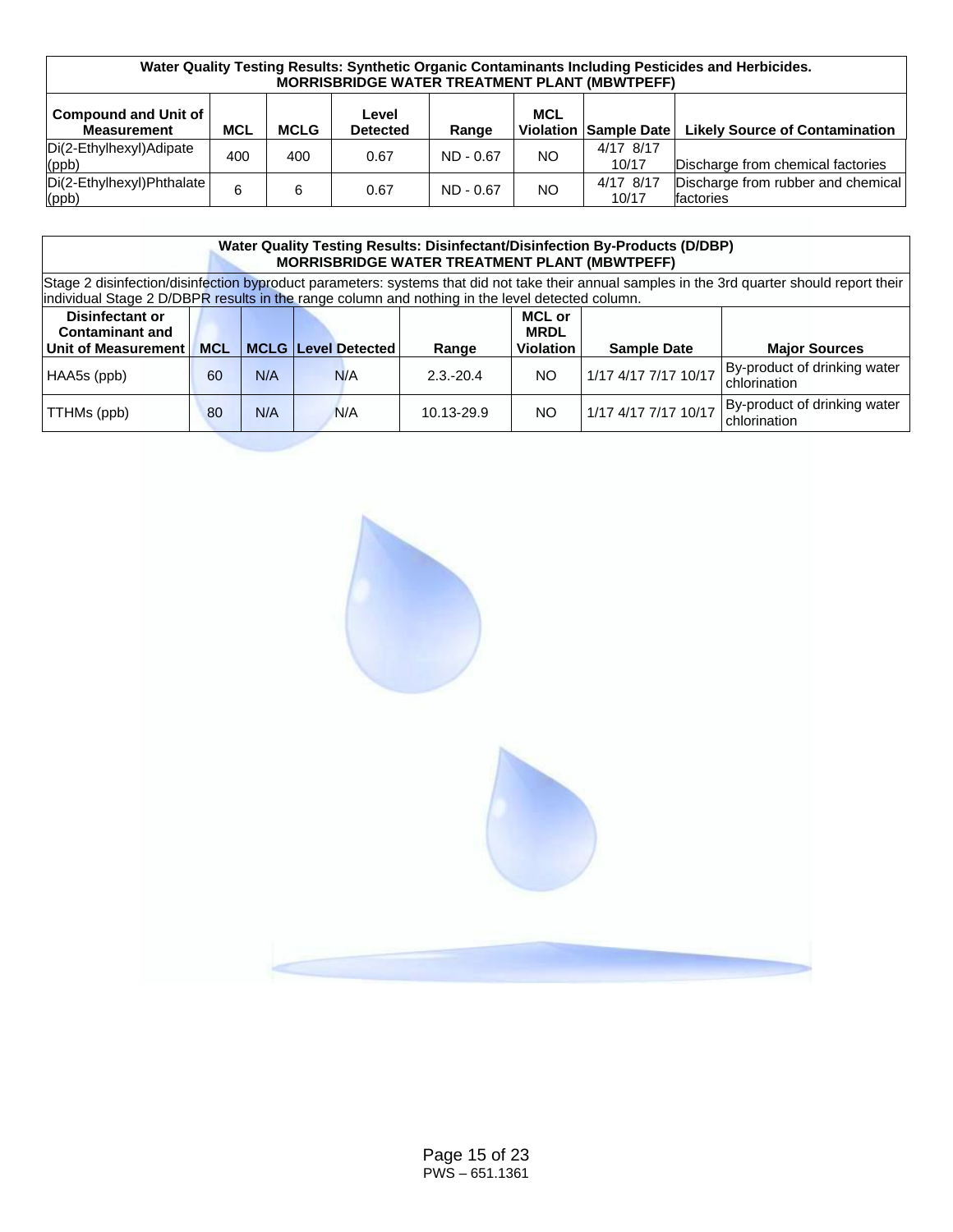# **TAMPA BAY WATER - LAKEBRIDGE TO REGIONAL FACILITY (LBWTPREG)**

| <b>Water Quality Testing Results: Radioactive Contaminants</b>                                                                                                                                         |    |   |           |     |           |      |                             |  |  |  |  |
|--------------------------------------------------------------------------------------------------------------------------------------------------------------------------------------------------------|----|---|-----------|-----|-----------|------|-----------------------------|--|--|--|--|
| <b>MCL</b><br><b>Compound and Unit of</b><br><b>Sample</b><br>Level<br>Violation<br><b>MCLG</b><br><b>Measurement</b><br><b>MCL</b><br><b>Date</b><br><b>Detected</b><br><b>Major Sources</b><br>Range |    |   |           |     |           |      |                             |  |  |  |  |
| Alpha emitters (pCi/L)                                                                                                                                                                                 | 15 | 0 | 1.7       | N/A | <b>NO</b> | 4/17 | Erosion of natural deposits |  |  |  |  |
| Radium 226 + 228 (pCi/L)                                                                                                                                                                               |    |   | 1.5       | N/A | <b>NO</b> | 4/17 | Erosion of natural deposits |  |  |  |  |
| Uranium (ug/l)                                                                                                                                                                                         | 30 | 0 | no detect | N/A | <b>NO</b> | 4/17 | Erosion of natural deposits |  |  |  |  |

|                                            |                |                |                          |             |            |                             | Water Quality Testing Results: Inorganic Contaminants - LAKEBRIDGE TO REGIONAL FACILITY (LBWTPREG)                                                                                        |
|--------------------------------------------|----------------|----------------|--------------------------|-------------|------------|-----------------------------|-------------------------------------------------------------------------------------------------------------------------------------------------------------------------------------------|
| <b>Compound and Unit</b><br>of Measurement | <b>MCL</b>     | <b>MCLG</b>    | Level<br><b>Detected</b> | Range       | <b>MCL</b> | Violation Sample Date       | <b>Likely Source of Contamination</b>                                                                                                                                                     |
| Arsenic (ppb)                              | 10             | 10             | no detect                | N/A         | <b>NO</b>  | 4/17                        | Erosion of natural deposits; runoff<br>from orchards; runoff from glass and<br>electronic production wastes                                                                               |
| Barium (ppm)                               | $\overline{2}$ | $\overline{2}$ | 0.017                    | N/A         | <b>NO</b>  | 4/17                        | Discharge of drilling wastes;<br>discharge from metal refineries;<br>erosion of natural deposits                                                                                          |
| Chromium (ppb)                             | 100            | 100            | no detect                | N/A         | <b>NO</b>  | 4/17                        | Discharge from steel and pulp mills;<br>erosion of natural deposits                                                                                                                       |
| Cyanide (ppb)                              | 200            | 200            | no detect                | N/A         | <b>NO</b>  | 4/17                        | Discharge from steel/metal factories;<br>discharge from plastic and fertilizer<br>factories                                                                                               |
| Fluoride (ppm)                             | 4              | 4              | 0.13                     | N/A         | <b>NO</b>  | 4/17                        | Erosion of natural deposits;<br>discharge from fertilizer and<br>aluminum factories. Water additive<br>which promotes strong teeth when<br>at optimum levels between 0.7 and<br>$1.3$ ppm |
| Lead POE (ppb)                             | N/A            | 15             | no detect                | N/A         | <b>NO</b>  | $1/17$ $4/17$<br>7/17 10/17 | Residue from man-made pollution<br>such as auto emissions and paint;<br>lead pipe, casing, and solder                                                                                     |
| Mercury (inorganic)<br>(ppb)               | $\overline{2}$ | $\overline{2}$ | no detect                | N/A         | <b>NO</b>  | 4/17                        | Erosion of natural deposits;<br>discharge from refineries and<br>factories; runoff from landfills; runoff<br>from cropland                                                                |
| Nitrate (ppm)                              | 10             | 10             | 0.05                     | $ND - 0.05$ | <b>NO</b>  | $1/17$ 4/17<br>7/17 10/17   | Runoff from fertilizer use; leaching<br>from septic tanks, sewage; erosion<br>of natural deposits                                                                                         |
| Nitrite (ppm)                              | 1              | $\mathbf{1}$   | no detect                | N/A         | <b>NO</b>  | $1/17$ $4/17$<br>7/17 10/17 | Runoff from fertilizer use; leaching<br>from septic tanks, sewage; erosion<br>of natural deposits                                                                                         |
| Selenium (ppb)                             | 50             | 50             | no detect                | N/A         | <b>NO</b>  | 4/17                        | Discharge from petroleum and metal<br>refineries; erosion of natural<br>deposits; discharge from mines                                                                                    |
| Sodium (ppm)                               | 160            | N/A            | 7.93                     | N/A         | <b>NO</b>  | 4/17                        | Saltwater intrusion, leaching from<br>soil                                                                                                                                                |

| Water Quality Testing Results: Volatile Organic Contaminants - LAKEBRIDGE TO REGIONAL FACILITY (LBWTPREG) |            |             |                          |       |            |                       |                                                                    |  |  |  |  |
|-----------------------------------------------------------------------------------------------------------|------------|-------------|--------------------------|-------|------------|-----------------------|--------------------------------------------------------------------|--|--|--|--|
| <b>Compound and Unit</b><br>of Measurement                                                                | <b>MCL</b> | <b>MCLG</b> | Level<br><b>Detected</b> | Range | <b>MCL</b> | Violation Sample Date | <b>Likely Source of Contamination</b>                              |  |  |  |  |
| Carbon Tetrachloride<br>(ppb)                                                                             |            |             | no detect                | N/A   | NO.        | 4/17                  | Discharge from chemical plants and<br>lother industrial activities |  |  |  |  |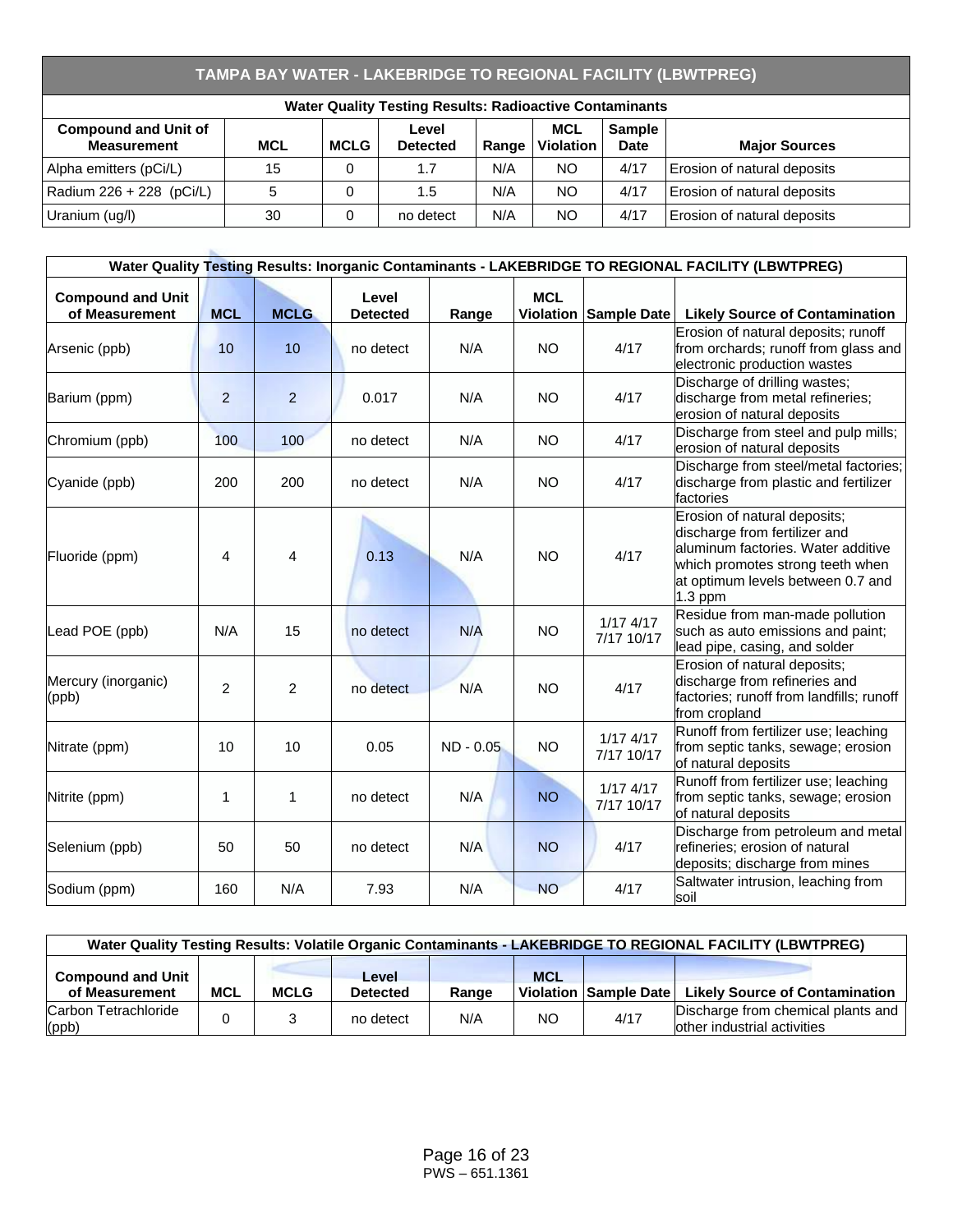| Water Quality Testing Results: Synthetic Organic Contaminants Including Pesticides and Herbicides<br><b>LAKEBRIDGE TO REGIONAL FACILITY (LBWTPREG)</b> |            |      |                          |             |            |                       |                                                 |  |  |  |
|--------------------------------------------------------------------------------------------------------------------------------------------------------|------------|------|--------------------------|-------------|------------|-----------------------|-------------------------------------------------|--|--|--|
| <b>Compound and Unit of</b><br><b>Measurement</b>                                                                                                      | <b>MCL</b> | MCLG | Level<br><b>Detected</b> | Range       | <b>MCL</b> | Violation Sample Date | <b>Likely Source of Contamination</b>           |  |  |  |
| Di(2-Ethylhexyl)Adipate<br>(ppb)                                                                                                                       | 400        | 400  | 0.62                     | $ND - 0.62$ | NO.        | 8/17<br>4/17<br>10/17 | Discharge from chemical factories               |  |  |  |
| Di(2-Ethylhexyl)Phthalate<br>(ppb)                                                                                                                     | 6          | 6    | 0.62                     | $ND - 0.62$ | NO.        | 8/17<br>4/17<br>10/17 | Discharge from rubber and chemical<br>factories |  |  |  |

|                                                                                                                                                                                                                                                  | <b>Water Quality Testing Results: Disinfectant/Disinfection By-Products (D/DBP)</b><br><b>LAKEBRIDGE TO REGIONAL FACILITY (LBWTPREG)</b> |     |  |     |            |           |                      |                                              |  |  |  |  |
|--------------------------------------------------------------------------------------------------------------------------------------------------------------------------------------------------------------------------------------------------|------------------------------------------------------------------------------------------------------------------------------------------|-----|--|-----|------------|-----------|----------------------|----------------------------------------------|--|--|--|--|
| Stage 2 disinfection/disinfection byproduct parameters: systems that did not take their annual samples in the 3rd quarter should report their<br>individual Stage 2 D/DBPR results in the range column and nothing in the level detected column. |                                                                                                                                          |     |  |     |            |           |                      |                                              |  |  |  |  |
| <b>Disinfectant or</b><br><b>MCL or</b><br><b>Contaminant and</b><br><b>MRDL</b><br><b>MCL</b><br>Unit of Measurement<br><b>MCLG Level Detected</b><br><b>Violation</b><br><b>Sample Date</b><br><b>Major Sources</b><br>Range                   |                                                                                                                                          |     |  |     |            |           |                      |                                              |  |  |  |  |
| HAA5s (ppb)                                                                                                                                                                                                                                      | By-product of drinking water<br>1/17 4/17 7/17 10/17<br>N/A<br><b>NO</b><br>N/A<br>60<br>$2.3 - 20.4$<br>chlorination                    |     |  |     |            |           |                      |                                              |  |  |  |  |
| TTHMs (ppb)                                                                                                                                                                                                                                      | 80                                                                                                                                       | N/A |  | N/A | 10.13-29.9 | <b>NO</b> | 1/17 4/17 7/17 10/17 | By-product of drinking water<br>chlorination |  |  |  |  |

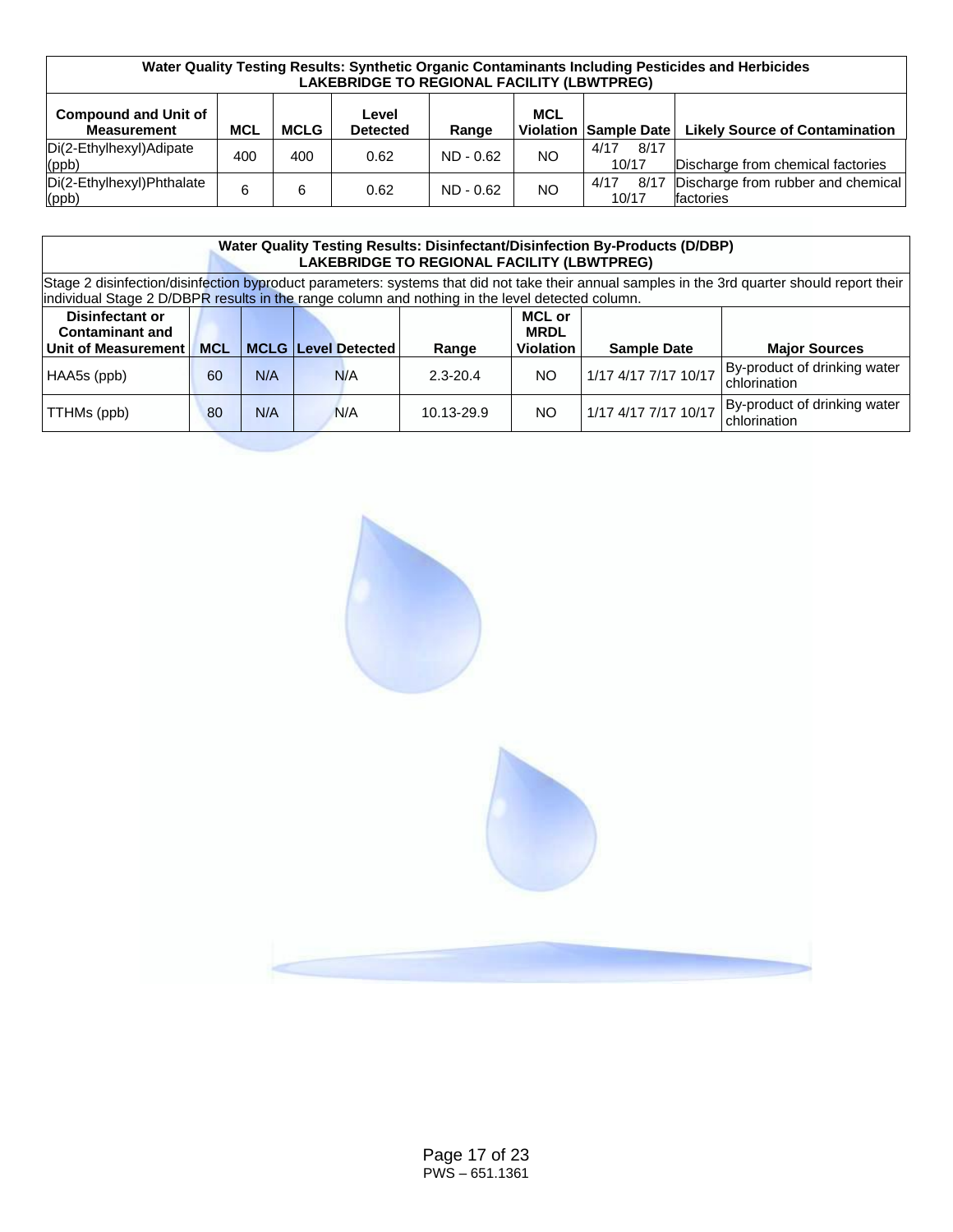# **TAMPA BAY WATER - CYPRESS CREEK FACILITY WTP (CCWTPEFF)**

| <b>Water Quality Testing Results: Radioactive Contaminants</b>                                                                                                                                         |    |   |           |     |           |      |                             |  |  |  |  |
|--------------------------------------------------------------------------------------------------------------------------------------------------------------------------------------------------------|----|---|-----------|-----|-----------|------|-----------------------------|--|--|--|--|
| <b>MCL</b><br><b>Sample</b><br><b>Compound and Unit of</b><br>Level<br><b>Violation</b><br><b>MCL</b><br><b>MCLG</b><br><b>Measurement</b><br>Date<br><b>Detected</b><br><b>Major Sources</b><br>Range |    |   |           |     |           |      |                             |  |  |  |  |
| Alpha emitters (pCi/L)                                                                                                                                                                                 | 15 |   | 2.6       | N/A | <b>NO</b> | 4/17 | Erosion of natural deposits |  |  |  |  |
| Radium 226 + 228 (pCi/L)                                                                                                                                                                               | 5  |   | 2.4       | N/A | <b>NO</b> | 4/17 | Erosion of natural deposits |  |  |  |  |
| Uranium (ug/l)                                                                                                                                                                                         | 30 | 0 | no detect | N/A | <b>NO</b> | 4/17 | Erosion of natural deposits |  |  |  |  |

|                                            |                |                |                          |               |                                |                             | Water Quality Testing Results: Inorganic Contaminants - CYPRESS CREEK FACILITY WTP (CCWTPEFF)                                                                                             |
|--------------------------------------------|----------------|----------------|--------------------------|---------------|--------------------------------|-----------------------------|-------------------------------------------------------------------------------------------------------------------------------------------------------------------------------------------|
| <b>Compound and Unit</b><br>of Measurement | <b>MCL</b>     | <b>MCLG</b>    | Level<br><b>Detected</b> | Range         | <b>MCL</b><br><b>Violation</b> | Sample Date                 | <b>Likely Source of Contamination</b>                                                                                                                                                     |
| Arsenic (ppb)                              | 10             | 10             | no detect                | N/A           | <b>NO</b>                      | 4/17                        | Erosion of natural deposits; runoff<br>from orchards; runoff from glass and<br>electronic production wastes                                                                               |
| Barium (ppm)                               | $\overline{2}$ | $\overline{2}$ | 0.02                     | N/A           | <b>NO</b>                      | 4/17                        | Discharge of drilling wastes;<br>discharge from metal refineries;<br>erosion of natural deposits                                                                                          |
| Chromium (ppb)                             | 100            | 100            | no detect                | N/A           | <b>NO</b>                      | 4/17                        | Discharge from steel and pulp mills;<br>erosion of natural deposits                                                                                                                       |
| Cyanide (ppb)                              | 200            | 200            | 3                        | N/A           | <b>NO</b>                      | 4/17                        | Discharge from steel/metal factories;<br>discharge from plastic and fertilizer<br>factories                                                                                               |
| Fluoride (ppm)                             | 4              | 4              | 0.11                     | N/A           | <b>NO</b>                      | 4/17                        | Erosion of natural deposits;<br>discharge from fertilizer and<br>aluminum factories. Water additive<br>which promotes strong teeth when<br>at optimum levels between 0.7 and<br>$1.3$ ppm |
| Lead POE (ppb)                             | N/A            | 15             | no detect                | N/A           | <b>NO</b>                      | $1/17$ $4/17$<br>7/17 10/17 | Residue from man-made pollution<br>such as auto emissions and paint;<br>lead pipe, casing, and solder                                                                                     |
| Mercury (inorganic)<br>(ppb)               | $\overline{2}$ | $\overline{2}$ | no detect                | N/A           | <b>NO</b>                      | 4/17                        | Erosion of natural deposits;<br>discharge from refineries and<br>factories; runoff from landfills; runoff<br>from cropland                                                                |
| Nitrate (ppm)                              | 10             | 10             | 0.09                     | $0.06 - 0.09$ | <b>NO</b>                      | $1/17$ $4/17$<br>7/17 10/17 | Runoff from fertilizer use; leaching<br>from septic tanks, sewage; erosion<br>of natural deposits                                                                                         |
| Nitrite (ppm)                              | 1              | 1              | no detect                | N/A           | <b>NO</b>                      | $1/17$ 4/17<br>7/17 10/17   | Runoff from fertilizer use; leaching<br>from septic tanks, sewage; erosion<br>of natural deposits                                                                                         |
| Selenium (ppb)                             | 50             | 50             | no detect                | N/A           | <b>NO</b>                      | 4/17                        | Discharge from petroleum and metal<br>refineries; erosion of natural<br>deposits; discharge from mines                                                                                    |
| Sodium (ppm)                               | 160            | N/A            | 13.8                     | N/A           | <b>NO</b>                      | 4/17                        | Saltwater intrusion, leaching from<br>soil                                                                                                                                                |

| Water Quality Testing Results: Volatile Organic Contaminants - CYPRESS CREEK FACILITY WTP (CCWTPEFF) |            |             |                          |       |            |                       |                                                                   |  |  |  |  |
|------------------------------------------------------------------------------------------------------|------------|-------------|--------------------------|-------|------------|-----------------------|-------------------------------------------------------------------|--|--|--|--|
| <b>Compound and Unit</b><br>of Measurement                                                           | <b>MCL</b> | <b>MCLG</b> | Level<br><b>Detected</b> | Range | <b>MCL</b> | Violation Sample Date | <b>Likely Source of Contamination</b>                             |  |  |  |  |
| Carbon Tetrachloride<br>(ppb)                                                                        |            |             | no detect                | N/A   | NO.        | 4/17                  | Discharge from chemical plants and<br>other industrial activities |  |  |  |  |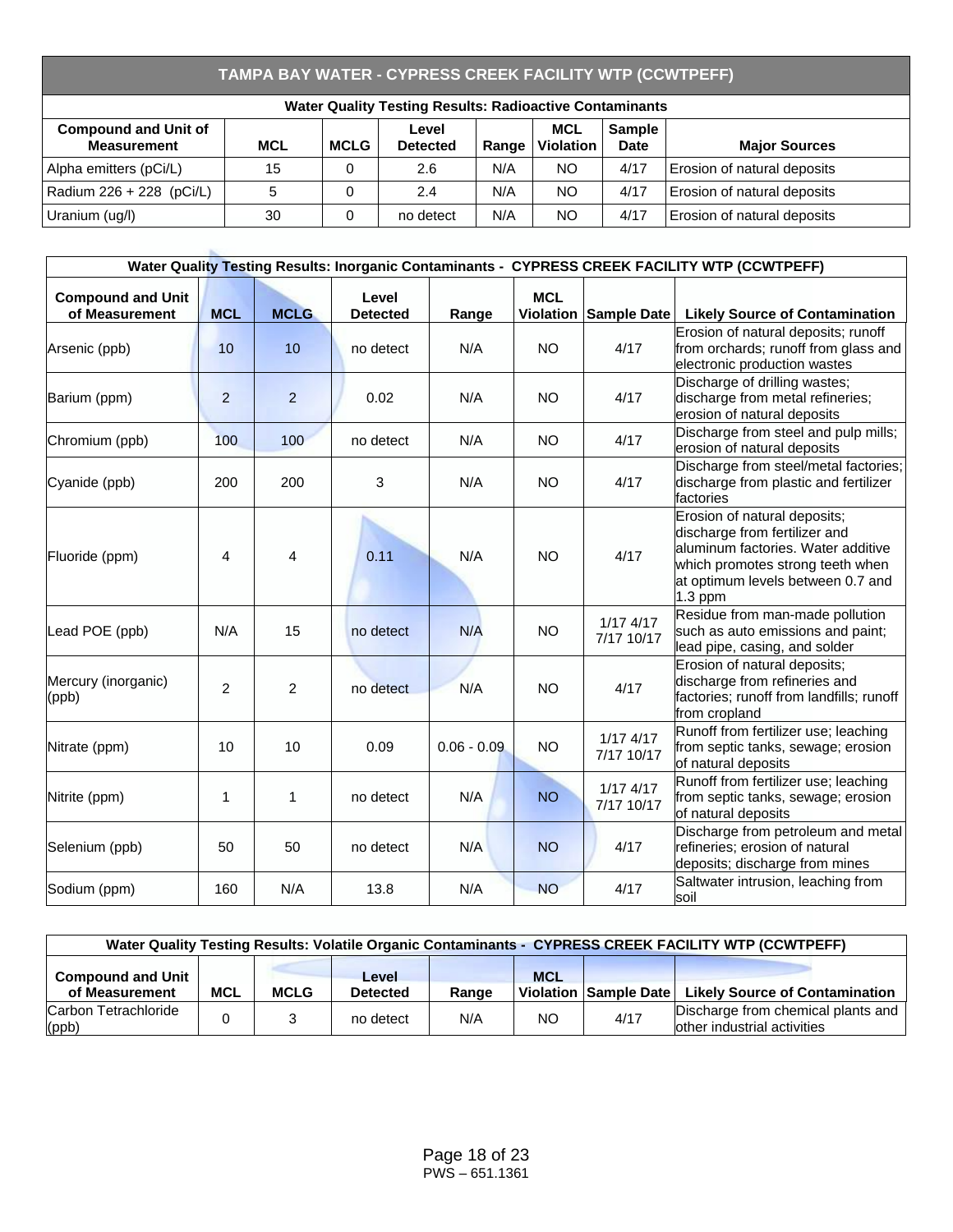| Water Quality Testing Results: Synthetic Organic Contaminants Including Pesticides and Herbicides<br><b>CYPRESS CREEK FACILITY WTP (CCWTPEFF)</b> |            |             |                          |             |                                |                       |                                                 |  |  |  |  |
|---------------------------------------------------------------------------------------------------------------------------------------------------|------------|-------------|--------------------------|-------------|--------------------------------|-----------------------|-------------------------------------------------|--|--|--|--|
| <b>Compound and Unit of</b><br><b>Measurement</b>                                                                                                 | <b>MCL</b> | <b>MCLG</b> | Level<br><b>Detected</b> | Range       | <b>MCL</b><br><b>Violation</b> | Sample Date           | <b>Likely Source of Contamination</b>           |  |  |  |  |
| Di(2-Ethylhexyl)Adipate<br>(ppb)                                                                                                                  | 400        | 400         | 0.62                     | $ND - 0.62$ | <b>NO</b>                      | 8/17<br>4/17<br>10/17 | Discharge from chemical factories               |  |  |  |  |
| Di(2-Ethylhexyl)Phthalate<br>$\vert$ (ppb)                                                                                                        | 6          | 6           | 0.62                     | $ND - 0.62$ | <b>NO</b>                      | 8/17<br>4/17<br>10/17 | Discharge from rubber and chemical<br>factories |  |  |  |  |

#### **Water Quality Testing Results: Disinfectant/Disinfection By-Products (D/DBP) - CYPRESS CREEK FACILITY WTP (CCWTPEFF)** Stage 2 disinfection/disinfection byproduct parameters: systems that did not take their annual samples in the 3rd quarter should report their individual Stage 2 D/DBPR results in the range column and nothing in the level detected column. **Disinfectant or Contaminant and MCL** | MCLG | Level Detected | Range **MCL or MRDL Violation Sample Date Major Sources** HAA5s (ppb) 60 N/A N/A 2.3-20.4 NO 1/17 4/17 7/17 10/17 By-product of drinking water chlorination TTHMs (ppb) <sup>80</sup> N/A N/A 10.13-29.9 NO 1/17 4/17 7/17 10/17 By-product of drinking water

chlorination

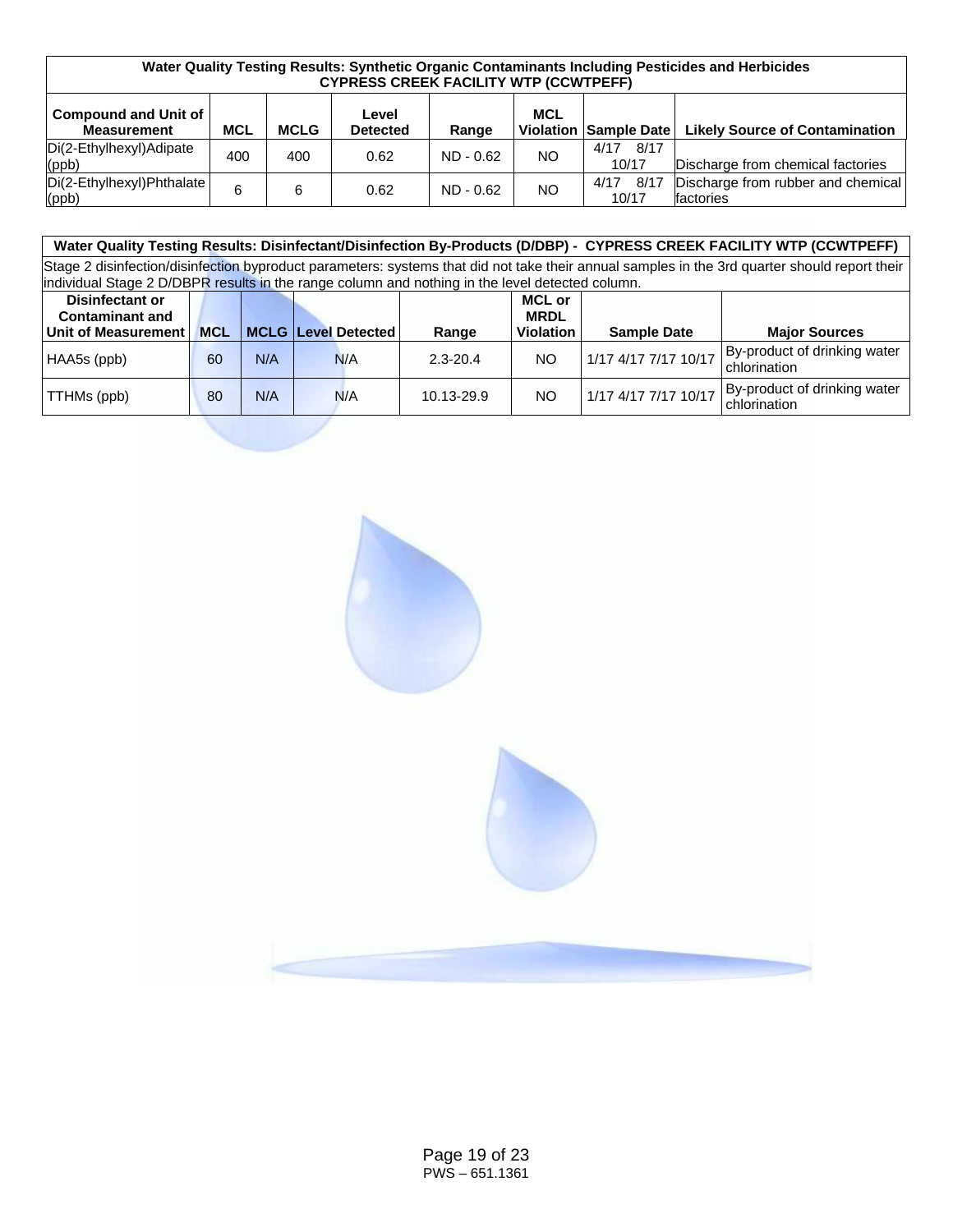# **TAMPA BAY WATER – MAYTUM WATER TREATMENT PLANT (MAYTUMEFF)**

| <b>Water Quality Testing Results: Radioactive Contaminants</b>                                                                                                                                         |    |  |           |     |     |      |                             |  |  |  |  |
|--------------------------------------------------------------------------------------------------------------------------------------------------------------------------------------------------------|----|--|-----------|-----|-----|------|-----------------------------|--|--|--|--|
| <b>MCL</b><br><b>Compound and Unit of</b><br><b>Sample</b><br>Level<br>Violation<br><b>Measurement</b><br><b>MCL</b><br><b>MCLG</b><br><b>Date</b><br><b>Major Sources</b><br><b>Detected</b><br>Range |    |  |           |     |     |      |                             |  |  |  |  |
| Alpha emitters (pCi/L)                                                                                                                                                                                 | 15 |  | no detect | N/A | NO. | 4/17 | Erosion of natural deposits |  |  |  |  |
| Radium 226 + 228 (pCi/L)                                                                                                                                                                               | 5  |  | 1.0       | N/A | NO. | 4/17 | Erosion of natural deposits |  |  |  |  |
| Uranium (ug/l)                                                                                                                                                                                         | 30 |  | no detect | N/A | NO. | 4/17 | Erosion of natural deposits |  |  |  |  |

|                                            |                |                |                          |               |            |                             | Water Quality Testing Results: Inorganic Contaminants - MAYTUM WATER TREATMENT PLANT (MAYTUMEFF)                                                                                          |
|--------------------------------------------|----------------|----------------|--------------------------|---------------|------------|-----------------------------|-------------------------------------------------------------------------------------------------------------------------------------------------------------------------------------------|
| <b>Compound and Unit</b><br>of Measurement | <b>MCL</b>     | <b>MCLG</b>    | Level<br><b>Detected</b> | Range         | <b>MCL</b> | Violation Sample Date       | <b>Likely Source of Contamination</b>                                                                                                                                                     |
| Arsenic (ppb)                              | 10             | 10             | no detect                | N/A           | <b>NO</b>  | 4/17                        | Erosion of natural deposits; runoff<br>from orchards; runoff from glass and<br>electronic production wastes                                                                               |
| Barium (ppm)                               | $\overline{2}$ | $\overline{2}$ | 0.025                    | N/A           | <b>NO</b>  | 4/17                        | Discharge of drilling wastes;<br>discharge from metal refineries;<br>erosion of natural deposits                                                                                          |
| Chromium (ppb)                             | 100            | 100            | 6                        | N/A           | <b>NO</b>  | 4/17                        | Discharge from steel and pulp mills;<br>erosion of natural deposits                                                                                                                       |
| Cyanide (ppb)                              | 200            | 200            | no detect                | N/A           | <b>NO</b>  | 4/17                        | Discharge from steel/metal factories;<br>discharge from plastic and fertilizer<br>factories                                                                                               |
| Fluoride (ppm)                             | 4              | 4              | 0.70                     | N/A           | <b>NO</b>  | 4/17                        | Erosion of natural deposits;<br>discharge from fertilizer and<br>aluminum factories. Water additive<br>which promotes strong teeth when<br>at optimum levels between 0.7 and<br>$1.3$ ppm |
| Lead POE (ppb)                             | N/A            | 15             | no detect                | N/A           | <b>NO</b>  | $1/17$ $4/17$<br>7/17 10/17 | Residue from man-made pollution<br>such as auto emissions and paint;<br>lead pipe, casing, and solder                                                                                     |
| Mercury (inorganic)<br>(ppb)               | $\overline{2}$ | $\overline{2}$ | no detect                | N/A           | <b>NO</b>  | 4/17                        | Erosion of natural deposits;<br>discharge from refineries and<br>factories; runoff from landfills; runoff<br>from cropland                                                                |
| Nitrate (ppm)                              | 10             | 10             | 0.08                     | $0.05 - 0.08$ | <b>NO</b>  | $1/17$ 4/17<br>7/17 10/17   | Runoff from fertilizer use; leaching<br>from septic tanks, sewage; erosion<br>of natural deposits                                                                                         |
| Nitrite (ppm)                              | 1              | 1              | 0.16                     | ND-0.16       | <b>NO</b>  | $1/17$ 4/17<br>7/17 10/17   | Runoff from fertilizer use; leaching<br>from septic tanks, sewage; erosion<br>of natural deposits                                                                                         |
| Selenium (ppb)                             | 50             | 50             | no detect                | N/A           | <b>NO</b>  | 4/17                        | Discharge from petroleum and metal<br>refineries; erosion of natural<br>deposits; discharge from mines                                                                                    |
| Sodium (ppm)                               | 160            | N/A            | 11.8                     | N/A           | <b>NO</b>  | 4/17                        | Saltwater intrusion, leaching from<br>soil                                                                                                                                                |

| Water Quality Testing Results: Volatile Organic Contaminants - MAYTUM WATER TREATMENT PLANT (MAYTUMEFF) |            |             |                          |       |            |                       |                                                                   |  |  |  |  |
|---------------------------------------------------------------------------------------------------------|------------|-------------|--------------------------|-------|------------|-----------------------|-------------------------------------------------------------------|--|--|--|--|
| <b>Compound and Unit</b><br>of Measurement                                                              | <b>MCL</b> | <b>MCLG</b> | Level<br><b>Detected</b> | Range | <b>MCL</b> | Violation Sample Date | <b>Likely Source of Contamination</b>                             |  |  |  |  |
| Carbon Tetrachloride<br>(ppb)                                                                           |            |             | no detect                | N/A   | NO.        | 4/17                  | Discharge from chemical plants and<br>other industrial activities |  |  |  |  |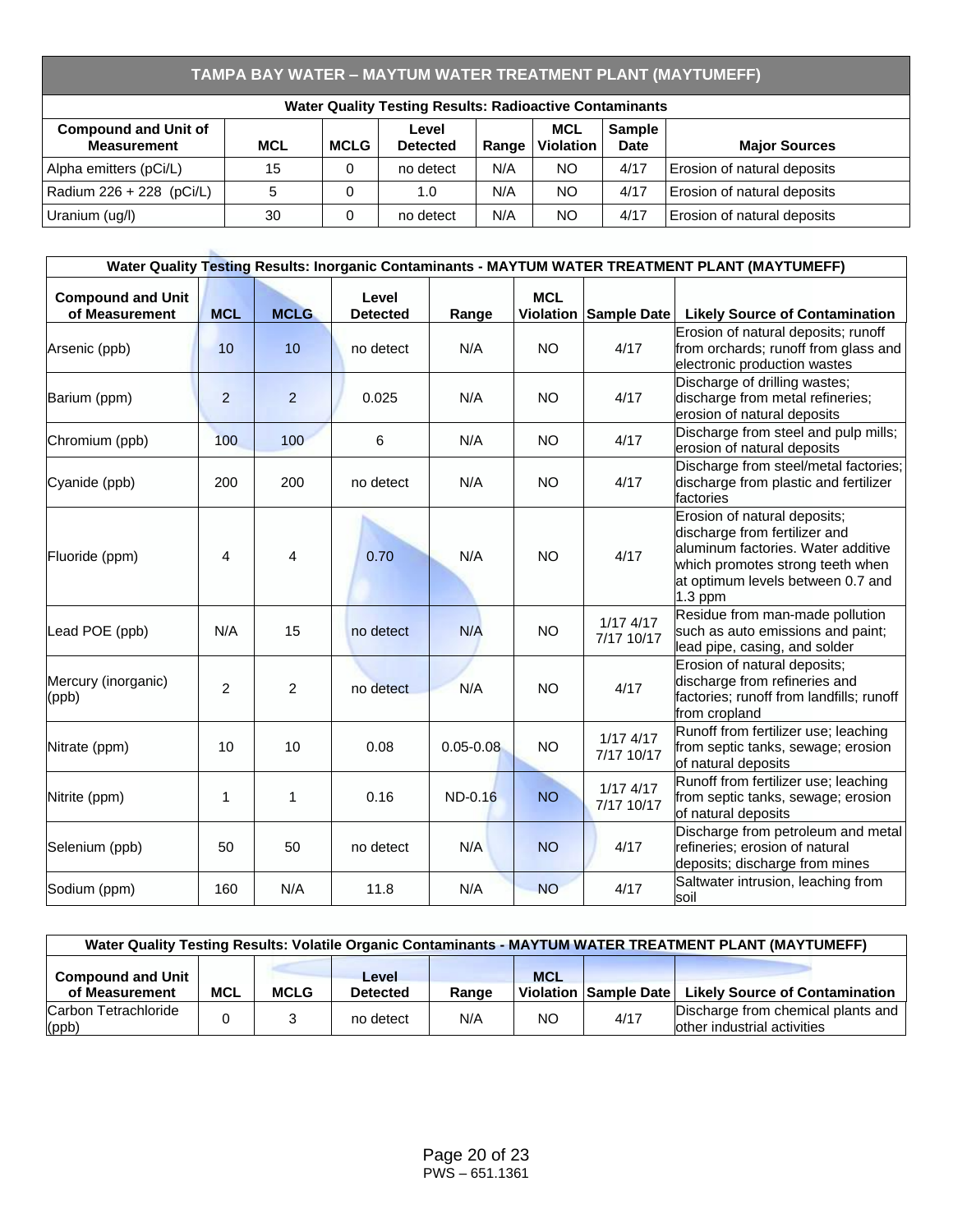| Water Quality Testing Results: Synthetic Organic Contaminants Including Pesticides and Herbicides<br><b>MAYTUM WATER TREATMENT PLANT (MAYTUMEFF)</b> |     |             |                          |       |            |                       |                                                 |  |  |  |
|------------------------------------------------------------------------------------------------------------------------------------------------------|-----|-------------|--------------------------|-------|------------|-----------------------|-------------------------------------------------|--|--|--|
| <b>Compound and Unit of</b><br><b>Measurement</b>                                                                                                    | MCL | <b>MCLG</b> | Level<br><b>Detected</b> | Range | <b>MCL</b> | Violation Sample Date | <b>Likely Source of Contamination</b>           |  |  |  |
| Di(2-Ethylhexyl)Adipate<br>(ppb)                                                                                                                     | 400 | 400         | no detect                | N/A   | NO.        | 4/17                  | Discharge from chemical factories               |  |  |  |
| Di(2-Ethylhexyl)Phthalate<br>$ $ (ppb)                                                                                                               | 6   | 6           | no detect                | N/A   | <b>NO</b>  | 4/17                  | Discharge from rubber and chemical<br>factories |  |  |  |

| <b>Water Quality Testing Results: Disinfectant/Disinfection By-Products (D/DBP)</b><br><b>MAYTUM WATER TREATMENT PLANT (MAYTUMEFF)</b>                                                                                                           |                                                                                                                                                     |     |  |     |              |     |                      |                                              |  |  |
|--------------------------------------------------------------------------------------------------------------------------------------------------------------------------------------------------------------------------------------------------|-----------------------------------------------------------------------------------------------------------------------------------------------------|-----|--|-----|--------------|-----|----------------------|----------------------------------------------|--|--|
| Stage 2 disinfection/disinfection byproduct parameters: systems that did not take their annual samples in the 3rd quarter should report their<br>individual Stage 2 D/DBPR results in the range column and nothing in the level detected column. |                                                                                                                                                     |     |  |     |              |     |                      |                                              |  |  |
| <b>Disinfectant or</b><br><b>Contaminant and</b><br>Unit of Measurement                                                                                                                                                                          | <b>MCL or</b><br><b>MRDL</b><br><b>MCLG Level Detected</b><br><b>Violation</b><br><b>MCL</b><br><b>Major Sources</b><br><b>Sample Date</b><br>Range |     |  |     |              |     |                      |                                              |  |  |
| HAA5s (ppb)                                                                                                                                                                                                                                      | 60                                                                                                                                                  | N/A |  | N/A | $2.3 - 20.4$ | NO. | 1/17 4/17 7/17 10/17 | By-product of drinking water<br>chlorination |  |  |
| TTHMs (ppb)                                                                                                                                                                                                                                      | By-product of drinking water<br>1/17 4/17 7/17 10/17<br>N/A<br>NO.<br>N/A<br>80<br>10.13-29.9<br>chlorination                                       |     |  |     |              |     |                      |                                              |  |  |

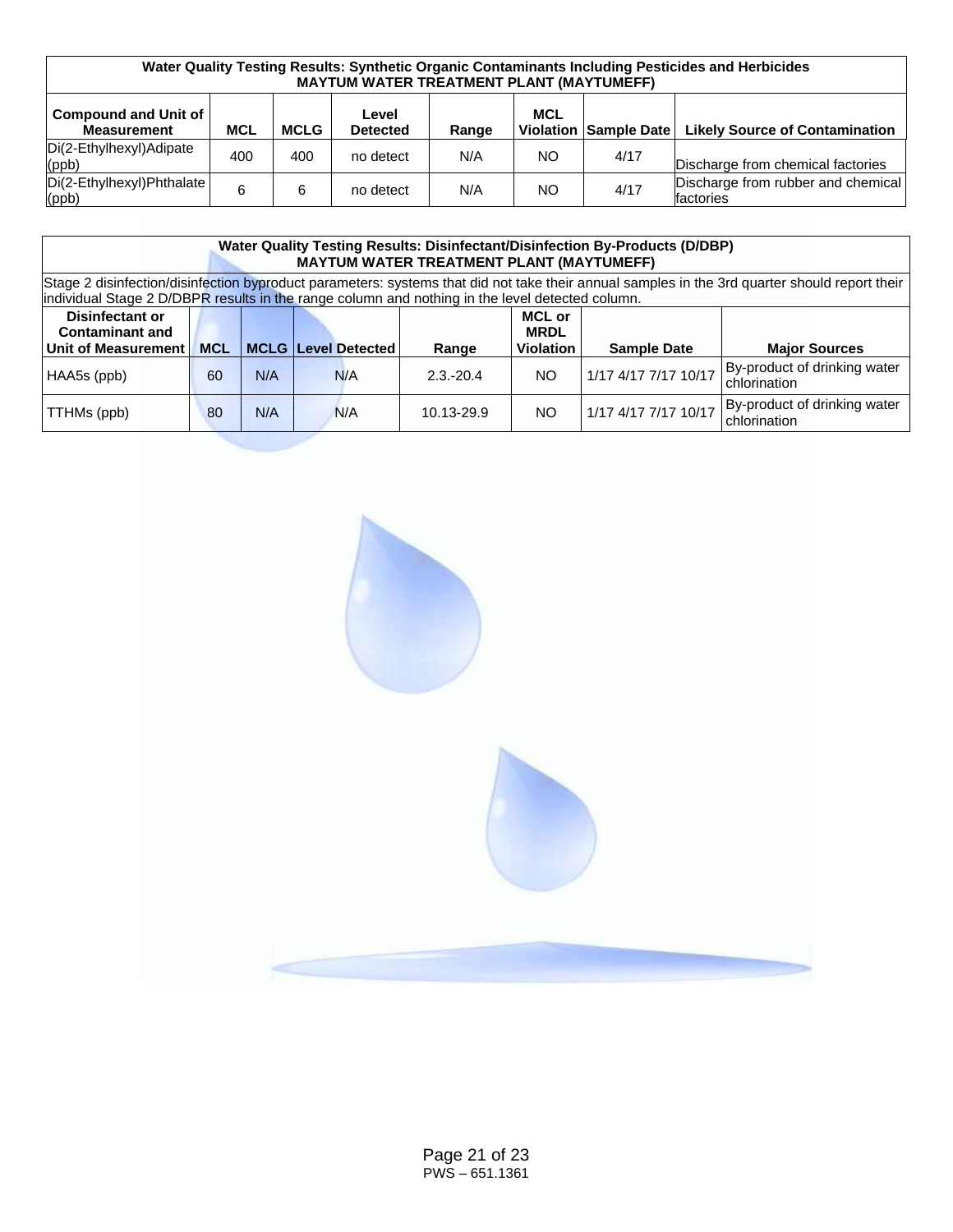# **TAMPA BAY WATER – SOUTH PASCO WATER TREATMENT PLANT FACILITY (SPWTPEFF)**

| <b>Water Quality Testing Results: Radioactive Contaminants</b> |            |             |                          |       |                                |                              |                             |  |  |  |
|----------------------------------------------------------------|------------|-------------|--------------------------|-------|--------------------------------|------------------------------|-----------------------------|--|--|--|
| <b>Compound and Unit of</b><br><b>Measurement</b>              | <b>MCL</b> | <b>MCLG</b> | Level<br><b>Detected</b> | Range | <b>MCL</b><br><b>Violation</b> | <b>Sample</b><br><b>Date</b> | <b>Major Sources</b>        |  |  |  |
| Alpha emitters (pCi/L)                                         | 15         |             | no detect                | N/A   | NO.                            | 4/17                         | Erosion of natural deposits |  |  |  |
| Radium 226 + 228 (pCi/L)                                       | 5          |             | no detect                | N/A   | NO.                            | 4/17                         | Erosion of natural deposits |  |  |  |
| Uranium (ug/l)                                                 | 30         |             | no detect                | N/A   | NO.                            | 4/17                         | Erosion of natural deposits |  |  |  |

| Water Quality Testing Results: Inorganic Contaminants - SOUTH PASCO WATER TREATMENT PLANT FACILITY (SPWTPEFF) |                |              |                          |             |            |                           |                                                                                                                                                                                           |  |  |  |  |
|---------------------------------------------------------------------------------------------------------------|----------------|--------------|--------------------------|-------------|------------|---------------------------|-------------------------------------------------------------------------------------------------------------------------------------------------------------------------------------------|--|--|--|--|
| <b>Compound and Unit</b><br>of Measurement                                                                    | <b>MCL</b>     | <b>MCLG</b>  | Level<br><b>Detected</b> | Range       | <b>MCL</b> | Violation Sample Date     | <b>Likely Source of Contamination</b>                                                                                                                                                     |  |  |  |  |
| Arsenic (ppb)                                                                                                 | 10             | 10           | no detect                | N/A         | <b>NO</b>  | 4/17                      | Erosion of natural deposits; runoff<br>from orchards; runoff from glass and<br>electronic production wastes                                                                               |  |  |  |  |
| Barium (ppm)                                                                                                  | $\overline{2}$ | 2            | 0.021                    | N/A         | <b>NO</b>  | 4/17                      | Discharge of drilling wastes;<br>discharge from metal refineries;<br>erosion of natural deposits                                                                                          |  |  |  |  |
| Chromium (ppb)                                                                                                | 100            | 100          | no detect                | N/A         | <b>NO</b>  | 4/17                      | Discharge from steel and pulp mills;<br>erosion of natural deposits                                                                                                                       |  |  |  |  |
| Cyanide (ppb)                                                                                                 | 200            | 200          | no detect                | N/A         | <b>NO</b>  | 4/17                      | Discharge from steel/metal factories;<br>discharge from plastic and fertilizer<br>factories                                                                                               |  |  |  |  |
| Fluoride (ppm)                                                                                                | 4              | 4            | 0.07                     | N/A         | <b>NO</b>  | 4/17                      | Erosion of natural deposits;<br>discharge from fertilizer and<br>aluminum factories. Water additive<br>which promotes strong teeth when<br>at optimum levels between 0.7 and<br>$1.3$ ppm |  |  |  |  |
| Lead POE (ppb)                                                                                                | N/A            | 15           | 0.51                     | $ND - 0.51$ | <b>NO</b>  | $1/17$ 4/17<br>7/17 11/17 | Residue from man-made pollution<br>such as auto emissions and paint;<br>lead pipe, casing, and solder                                                                                     |  |  |  |  |
| Mercury (inorganic)<br>(ppb)                                                                                  | $\mathcal{P}$  | 2            | 0.10                     | N/A         | <b>NO</b>  | 4/17                      | Erosion of natural deposits;<br>discharge from refineries and<br>factories; runoff from landfills; runoff<br>from cropland                                                                |  |  |  |  |
| Nitrate (ppm)                                                                                                 | 10             | 10           | 0.20                     | ND-0.20     | <b>NO</b>  | $1/17$ 4/17<br>7/17 11/17 | Runoff from fertilizer use; leaching<br>from septic tanks, sewage; erosion<br>of natural deposits                                                                                         |  |  |  |  |
| Nitrite (ppm)                                                                                                 | 1              | $\mathbf{1}$ | no detect                | N/A         | <b>NO</b>  | $1/17$ 4/17<br>7/17 11/17 | Runoff from fertilizer use; leaching<br>from septic tanks, sewage; erosion<br>of natural deposits                                                                                         |  |  |  |  |
| Selenium (ppb)                                                                                                | 50             | 50           | no detect                | N/A         | <b>NO</b>  | 4/17                      | Discharge from petroleum and metal<br>refineries; erosion of natural<br>deposits; discharge from mines                                                                                    |  |  |  |  |
| Sodium (ppm)                                                                                                  | 160            | N/A          | 12.3                     | N/A         | <b>NO</b>  | 4/17                      | Saltwater intrusion, leaching from<br>soil                                                                                                                                                |  |  |  |  |

| <b>Water Quality Testing Results: Volatile Organic Contaminants</b><br>SOUTH PASCO WATER TREATMENT PLANT FACILITY (SPWTPEFF) |                                                                                                                                         |  |      |             |     |                    |                                                                   |  |  |
|------------------------------------------------------------------------------------------------------------------------------|-----------------------------------------------------------------------------------------------------------------------------------------|--|------|-------------|-----|--------------------|-------------------------------------------------------------------|--|--|
| Compound and Unit<br>of Measurement                                                                                          | <b>MCL</b><br>Level<br>MCL<br><b>Likely Source of Contamination</b><br><b>MCLG</b><br>Violation Sample Date<br><b>Detected</b><br>Range |  |      |             |     |                    |                                                                   |  |  |
| Carbon Tetrachloride<br>$\vert$ (ppb)                                                                                        |                                                                                                                                         |  | 0.60 | $ND - 0.60$ | NO. | 4/17 7/17<br>11/17 | Discharge from chemical plants and<br>other industrial activities |  |  |